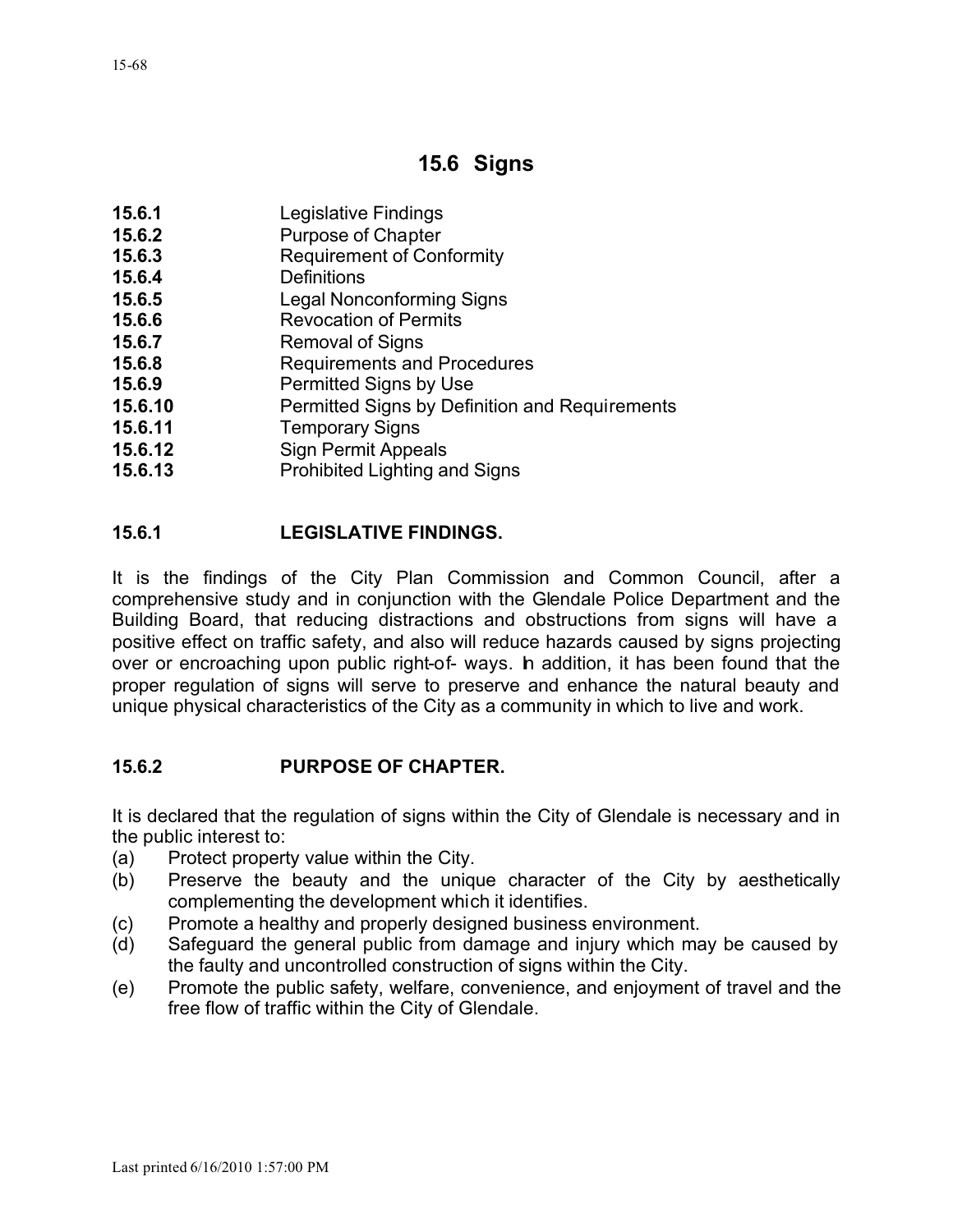#### **15.6.3 REQUIREMENTS OF CONFORMITY.**

It shall be illegal for a sign to be placed or maintained in the City of Glendale, except as provided in this Chapter:

- (a) All new signs maintained contrary to the provisions of this Chapter are declared to be illegal, subject to the penalties provided herein, and as may be provided by law.
- (b) Any person, firm or corporation violating any provisions of this Chapter or failing to comply with any order or regulations made hereunder shall be subject to the penalties hereof, and those otherwise provided by law.

#### **15.6.4 DEFINITIONS.**

- (a) The following definitions shall be applicable in this Chapter:
	- (1) **Abandoned Sign.** A sign located on a property which becomes vacant and is unoccupied for a period of sixty (60) days or more; any sign which pertains to a time, event or purpose which no longer applies; or a sign which no longer directs attention to a business, activity, service or product sold on the premises.
	- (2) **Action Signs.** Any sign, whether electronic or mechanical, that uses movement, motion, or change of lighting to depict or create motion, or create a special effect, or which broadcasts an audio moving picture, or is designed so that characters, letters, or illustrations can be changed or rearranged without altering the face or the surface of the sign, or whose message or display is presented with patterns of light, rotating or changing fascia, or other means that may be changed at intermittent intervals by an electronic or mechanical process. Such signs include, without limitation by enumeration herein, light emitting diode signs, electroluminescent or digital signs, signage in which a message is displayed on an electric or digital screen and which can be changed without modification to the exterior of the sign, LCD or plasma display panels, electronic billboards, projection screens, signs which remotely change and control content, liquid crystal displays, signage which changes a display electronically or mechanically without physical alteration of the sign or which alter the physical structure of the sign in less than 24 hour intervals..
	- (3) **Awning Sign.** A fireproof space frame structure with translucent flexible reinforced vinyl covering designed in awning form, but whose principal purpose and use is signage. Such signs may be internally illuminated by florescent or other light sources in fixtures approved under national and local electrical codes.
	- (4) **Area of Sign.** That area of copy enclosed by one continuous line, connecting the extreme points or edges of a sign. The area shall be determined using the largest sign area or silhouette visible at any one time from any point. This area does not include the main supporting sign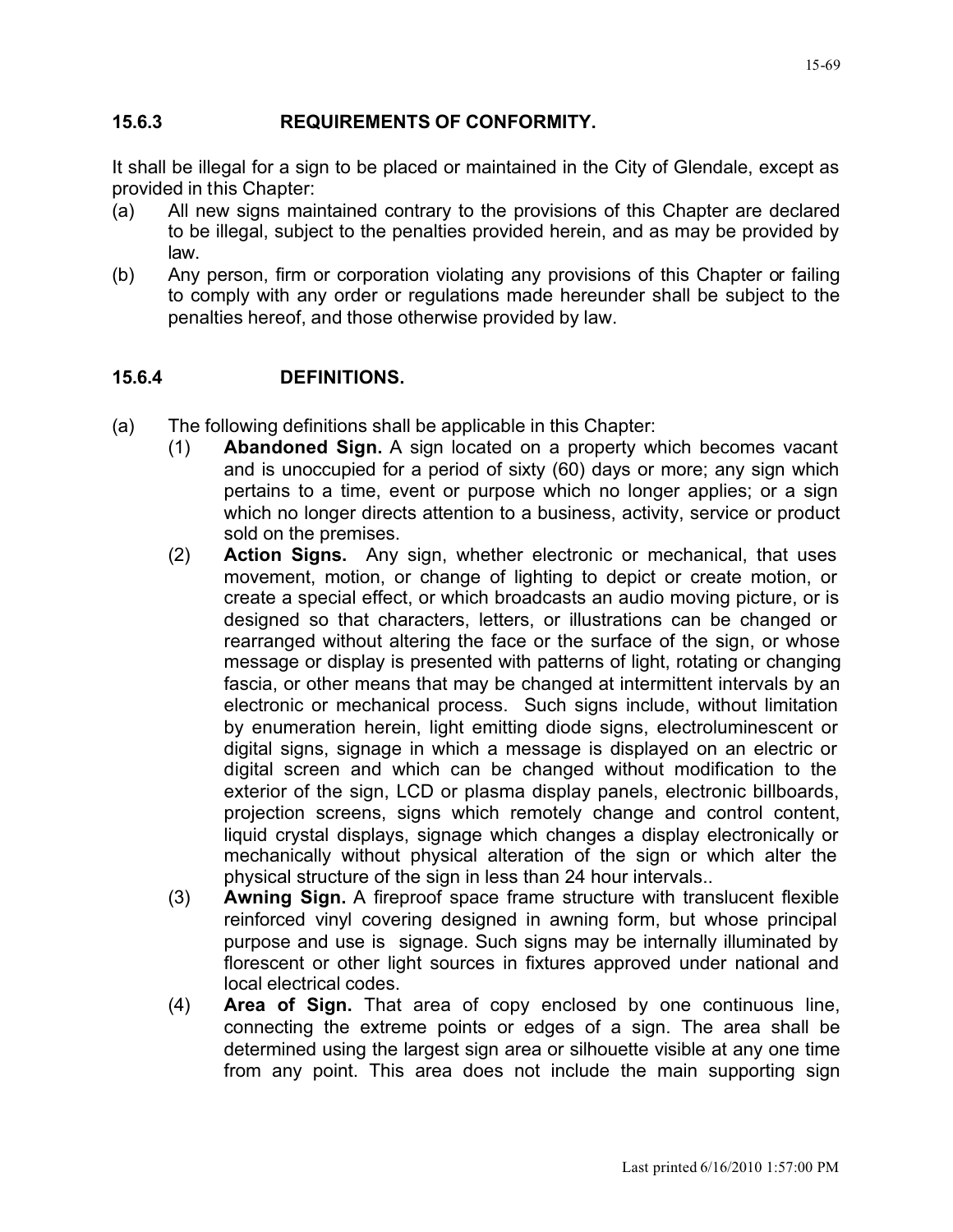structure, but other ornamental attachments are to be included in determining sign area.

- (5) **Banner.** Any sign intended to be hung either with or without frames, possessing characters, letters, illustrations, or ornamentation's applied to paper, plastic, or fabric of any kind. National flags, flags of political subdivisions, and symbolic flags of any institution or business shall not be considered banners for the purpose of this Chapter.
- (6) **Building Front Foot.** The maximum building width measured at grade on a straight line parallel to the street at which the building is addressed.
- (7) **Building Orientation**. The position in which a building sits in reference to the street(s) and parking areas to which the building has access.
- (8) **Business Front Foot.** The lineal distance of the building space occupied by the particular business measured on a straight line parallel to the street. Where a business does not parallel a street, the front foot shall be measured along the exterior of the building space occupied by the particular business.
- (9) **Changeable Copy Sign.** A sign that is designed so that characters, letters, or illustrations can be changed or rearranged without altering the face or the surface of the sign.
- (10) **Contractor Signs.** Any sign giving the name or names of principal contractors, architects, and lending institutions responsible for construction on the site where the sign is placed, together with other information included thereon.
- (11) **Corner Properties.** A property located at the intersection of two (2) public streets with frontage on both public street right-of-ways.
- (12) **Directional Signs**. Signs which designate entrances, exits, parking areas and similar functional information without advertising other than the name or logo of the establishment.
- (13) **Electronic Message Board**. A type of changeable copy sign whose message or display is presented with patterns of lights or other means that may be changed at intermittent intervals by an electronic process.
- (14) **Fascia.** A parapet-type wall used as part of the fascia of a flat roofed building and projecting not more than six (6) feet from the building face immediately adjacent thereto. Such a wall shall enclose at least three (3) sides of the projecting flat roof and return to a parapet wall or the building.
- (15) **Flags.** Any fabric or bunting containing distinctive colors, patterns, or symbols, used as a symbol of a government, political subdivision, or other entity.
- (16) **Free-Standing Sign.** Any sign which is supported by a pole or pylon and is independent from any building.
- (17) **Grand Opening Sign.** A sign which calls attention to a new business or the announcement of a change in ownership.
- (18) **Holders of Permit.** Collectively, the owner(s) of the premises on which a sign is located and the lessee(s) of the premises to which such sign pertains, all of whom must sign the application for a sign permit.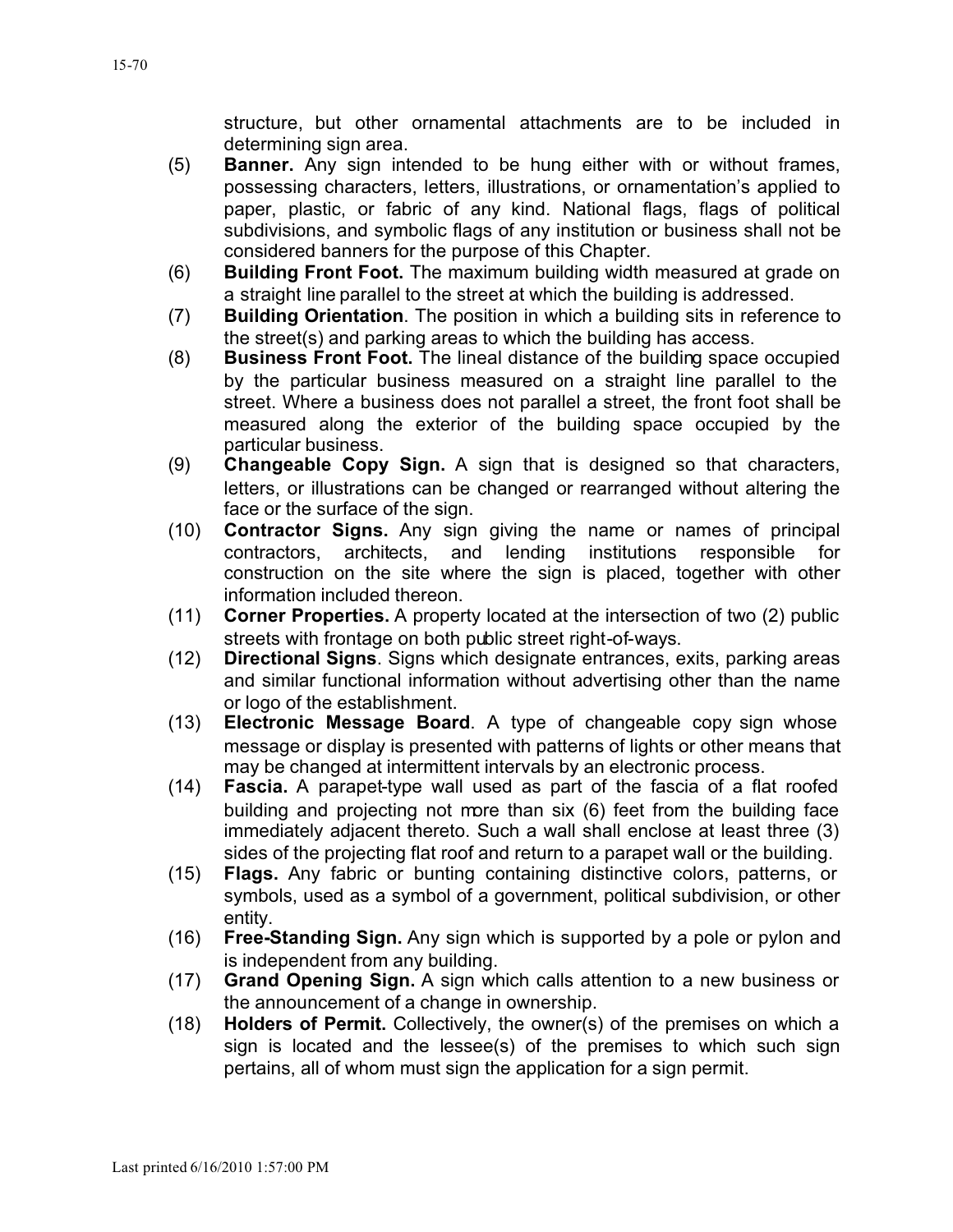15-71

(19) **Height of Sign.** The overall height of a sign or sign structure as measured from the adjacent ground surface to the highest point of the sign or sign structure. In the case where a sign is to be located on a berm, the grade shall be determined by the average of the grades measured at the toes of slope at the front and back of the berm.

### (20) **Illegal Sign.**

- a. A sign without a permit.
- b. A sign which does not conform to the letter of the ordinance or this Chapter.
- c. Any sign which has not been granted legal status. In addition any sign except the following:
	- 1. A sign allowed by this Chapter and not requiring a permit.
	- 2. A sign allowed by this Chapter carrying a valid permit.
- (21) **Legal Nonconforming Sign.** A sign that did meet code regulations when it was originally erected, either by adherence to the previous sign ordinances of the City of Glendale or by a variance granted, but does not comply with all the present regulations of this Chapter.
- (22) **Maintenance**. The replacing or repairing of a part or portion of a sign made unusable by ordinary wear, tear or damage beyond the control of the owner or the reprinting of existing copy without changing the wording, composition or color of said copy.
- (23) **Master Identification Sign**. A free standing sign that identifies the name of a multi-tenant building or center but not the uses nor the tenants therein.
- (24) **Meaningful Open Space**. For the purpose of this Chapter, the area around the base of a sign, determined to be necessary for aesthetics and safety, by the Board or Plan Commission. Meaningful open space shall be no less than two hundred fifty (250) square feet unless otherwise specified and shall be landscaped.
- (25) **Monument Signs.** A sign independent from any building that has a structural base of not less than seventy-five percent (75%) of the width of the sign face. (Ex. A sign with a face of eight (8) feet wide would require a structural base of six (6) feet or more in length.) The structural base of a monument sign is defined as a base constructed of natural stone, rock, brick, or man-made masonry material, excluding formed foam, "faux," or other synthetic masonry facsimiles lacking the durability, resistance to damage, and permanence of stone or masonry materials. A singular solid pour of concrete material with no brick, stone, or design component, shall not qualify as masonry material under the definition as set forth in this section.
- (26) **Off-Premise Sign.** A sign which is not appurtenant to the use of the property where the sign is located, or a product sold or a service offered upon the property where the sign is located as purveyor of the merchandise or services advertised upon the sign.
- (27) **Parapet Wall.** A wall extending above the plate line of the building.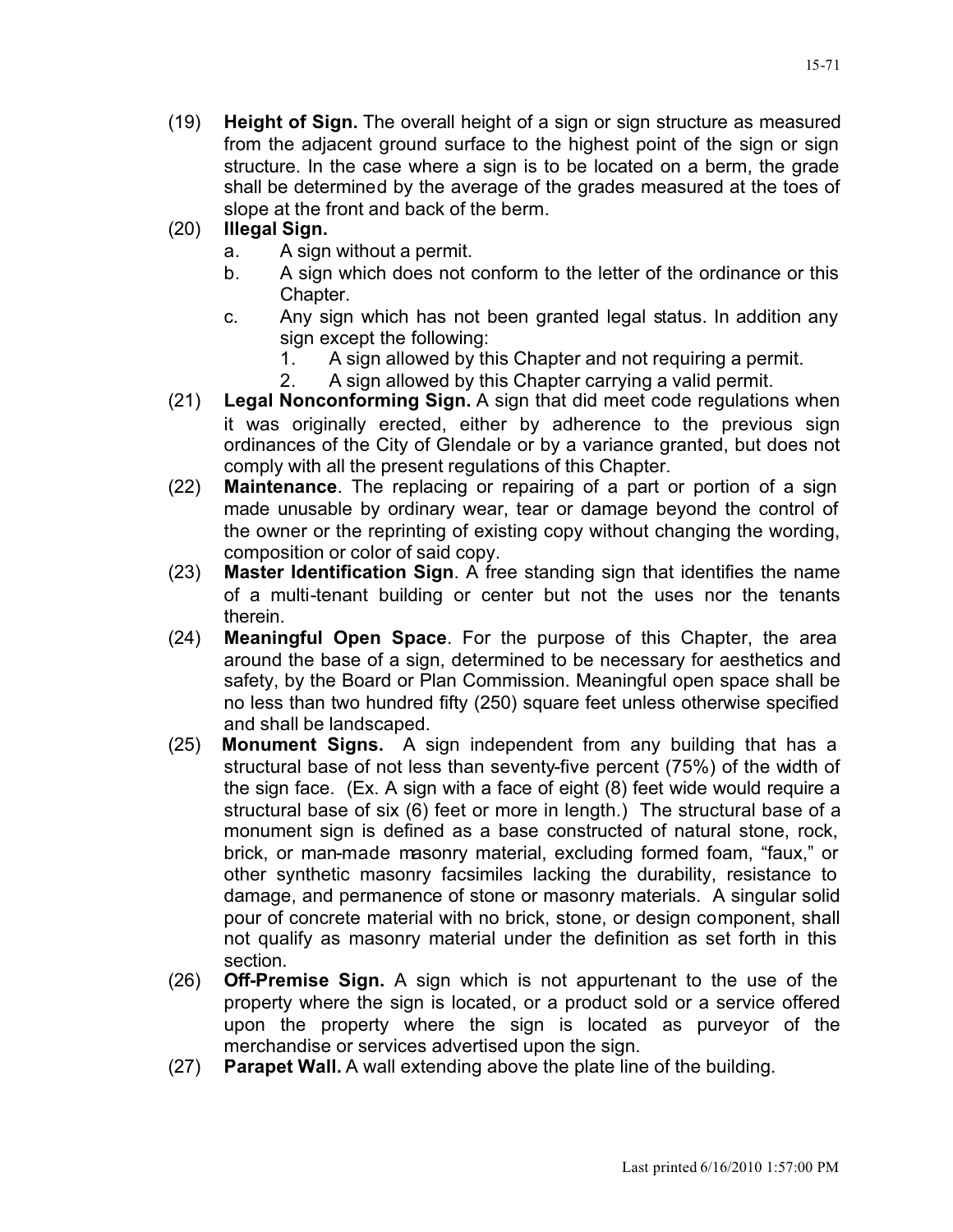- (28) **Pennant/Streamers.** Any lightweight/plastic, fabric, or other material, whether or not containing a message of any kind, suspended from a rope, wire or string, usually in series, designed to move in the wind.
- (29) **Permanent Sign**. Any sign which is intended to be and is so constructed as to be in a lasting and enduring condition, remaining unchanged in character, condition (beyond normal wear) and position, and in permanent manner affixed to the ground, wall or building.
- (30) **Planned Sign Program.** The establishment of an identification program for any multi-tenant operation within the City. Office parks, industrial parks, multi-tenant office and retail establishments are included as needing Planned Sign Programs. The intent of a Planned Sign Program is to give a uniform theme to signs in a development by size and color. Each sign covered by a Planned Sign Program must be permitted separately.
- (31) **Plate Line.** The point at which any part of the main roof structure first touches or bears upon an external wall.
- (32) **Portable Sign.** Any sign not permanently attached to the ground or a building. Tailorized signs, sandwich board signs, vehicles and balloons are included in this definition.
- (33) **Projecting Signs.** Any sign other than a wall sign affixed to any building or wall, whose leading edge extends beyond such building or wall.
- (34) **Roof Line.** The highest point of the main roof structure or highest point on a parapet, but shall not include cupolas, pylons, projections or minor raised portions of the roof.
- (35) **Roof Sign.** A sign extending above the roof line.
- (36) **Seasonal Signs**. A sign used to identify seasonal commercial establishments, including but not limited to garden centers, Christmas tree lots and fruit and vegetable stands.
- (37) **Shingle Sign**. A sign used to identify a business whose front is under a roof overhang, covered walkway, covered porch, or open lattice walkway.
- (38) **Sign.**
	- a. Any device for visual communications and the structure which supports it, which is used or is intended to attract the attention of the public, when the display of this device is visible beyond the boundaries of the property upon which the display is made.
	- b. The term "sign" shall not include National flags, flags of political subdivisions, and symbolic flags of any institution or business or badge or insignia of the United States, State of Wisconsin, Milwaukee County, City of Glendale, foreign countries or official historic plaques.
- (39) **Temporary Identification Signs**. A sign, temporary in nature, that is used to identify a commercial establishment for a limited period of time.
- (40) **Temporary Sign.** Any sign, banner, valance of advertising constructed of cloth, canvas, wood, light fabric, cardboard, wallboard, plastic or other like materials, with or without frames, and any type sign not permanently attached to the ground, wall or building, intended to be displayed for a short period of time only.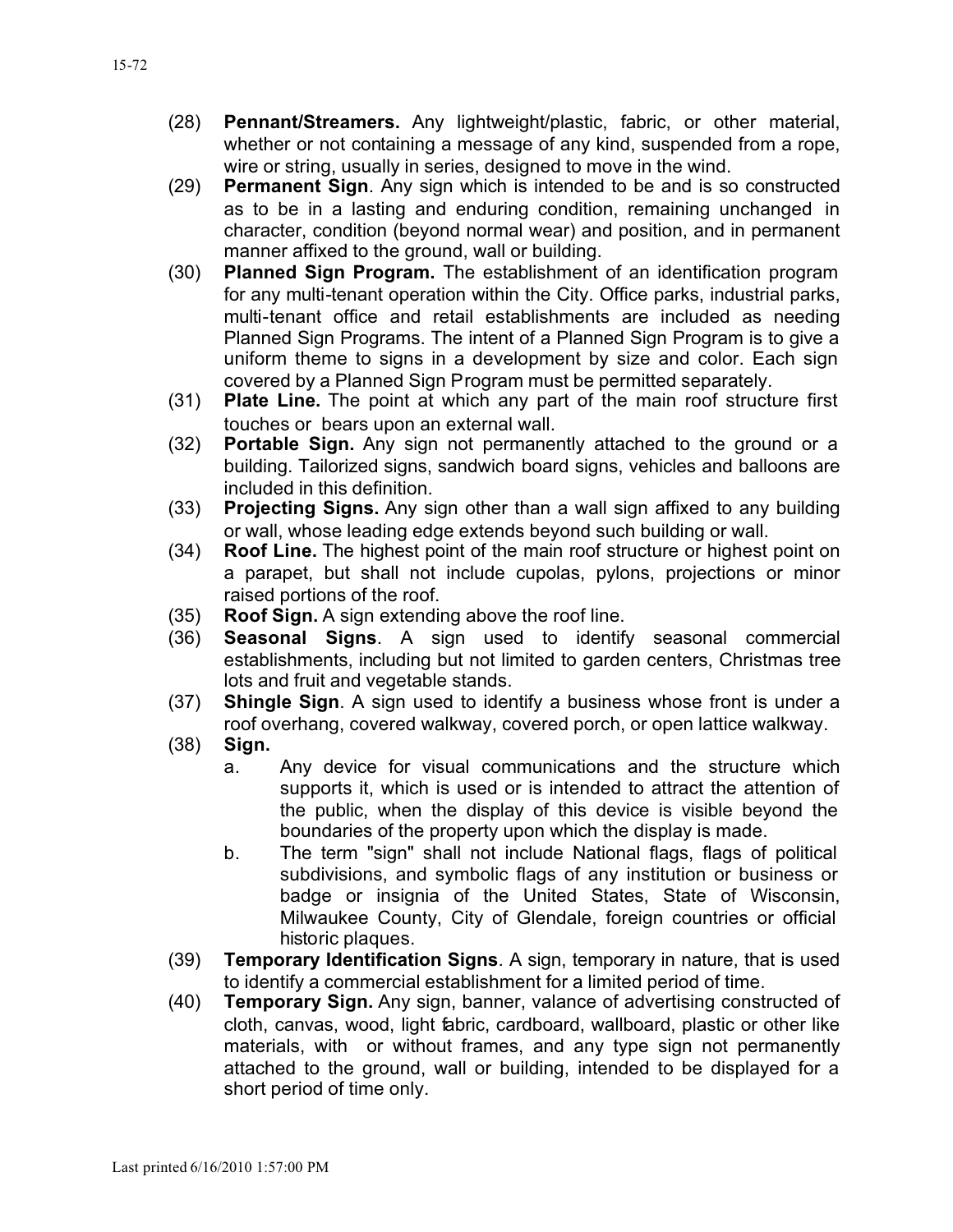- (41) **Tenant Boards (Directory Signs).** A sign providing an exterior listing to pedestrians or motorists of individual tenants within a multi-tenant center.
- (42) **Wall Sign.** Any sign painted on or attached to and erected parallel to the face of or erected or confined within the limits of the outside wall of any building and supported by such wall or building and which displays only one advertising surface. This definition includes signs composed of individual letters or symbols,
- (43) Window Sign. Any sign placed inside or upon an interior window surface, and which is usually intended to be seen from the exterior. Nonconforming Signs.

#### **15.6.5 LEGAL NONCONFORMING SIGNS.**

(a) All signs with a replacement value of Three Thousand Dollars (\$3,000.00) or more that became legal nonconforming in September 199l shall be brought into conformance by September 2001. All signs with a replacement value of Three Thousand Dollars (\$3,000.00) or more that became legal nonconforming in September 1994 shall be brought into conformance by September 2004. The legal nonconforming schedule of events is as follows:

| April/May 2000<br><b>May 2000</b> | Check all signs for sign ordinance conformance<br>Send a newsletter, notice or postcard to owners of<br>nonconforming signs, outlining a conformance schedule |
|-----------------------------------|---------------------------------------------------------------------------------------------------------------------------------------------------------------|
| <b>June 2000</b>                  | 15 month countdown meeting with sign owners and sign<br>businesses                                                                                            |
| September 2000                    | 12 month countdown meeting with sign owners and sign<br>businesses                                                                                            |
| <b>March 2001</b>                 | Send a newsletter, notice or postcard to owners of<br>nonconforming signs, outlining the remaining six (6) month<br>conformance schedule                      |
| September 2001                    | Conformance deadline                                                                                                                                          |
| October 2001                      | Review the aforementioned steps, adjust as needed, and<br>plan a conformance schedule for the September 2004 signs                                            |

- (1) Reasonable repairs and alterations may be made to legal nonconforming signs. However, in the event any such sign is hereafter damaged or altered to an extent exceeding fifty percent (50%) of the reproduction value according to appraisal thereof by competent appraisers, or is removed by any means whatsoever, including an act of God, such sign may be restored, reconstructed, altered or repaired only to conform with the provisions of this Chapter.
- (2) All non-conforming signs that do not have legal nonconforming status become illegal signs and must be removed by the owner within thirty (30) days from receipt of notice from a responsible official.
- (3) Any change in ownership or tenancy of a property which requires any change in the signs shall necessitate that the signs for the property or tenancy be brought into compliance with the provisions of this Chapter.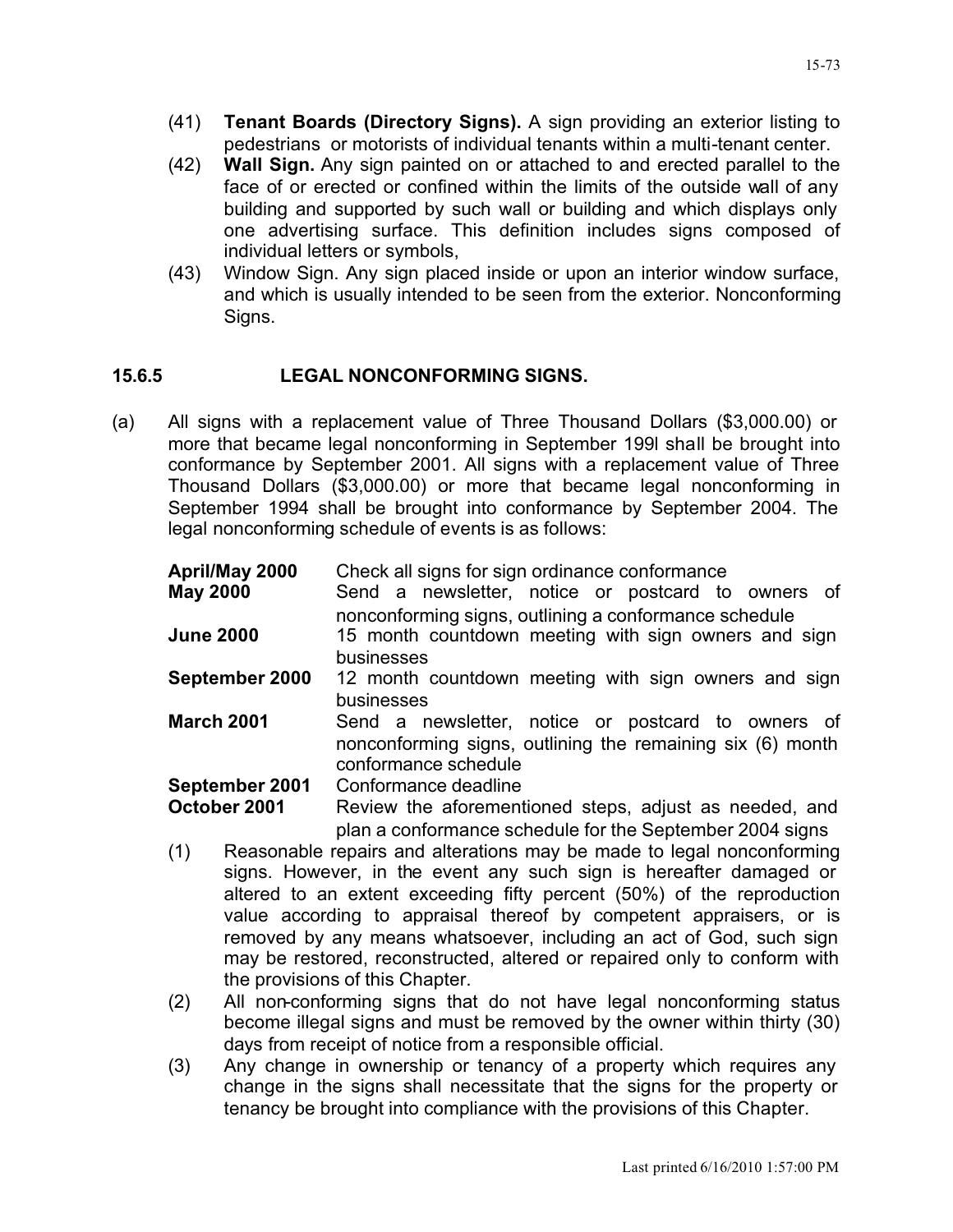(b) Notwithstanding any of the foregoing provisions, free-standing signs erected prior to July 1, 2002, shall be exempt from conformance to the provisions of this code until such time as replaced, repaired or altered as set forth in subsection (a)(1) above, or upon a change of ownership of the premises, or there is a change in 50% or more of the identifying information on the sign. After July 1, 2002, freestanding signs are prohibited except as part of a planned sign program as allowed by State statutes regulating political signs, or as temporarily allowed by the provisions of this code regulating temporary signs.

#### **15.6.6 REVOCATION OF PERMITS.**

- (a) The Community Development Planner, or designated official, shall have the authority to revoke any permit which has been granted when the City official has determined that the sign authorized by the permit has been constructed or is being maintained in violation of the permit.
- (b) Notice of the Community Development Planner's decision to revoke a sign permit shall be served upon the holder of the permit, and the owner of the premises:
	- (1) By delivering personally a copy of the notice to the holder of the permit, or to one of its officers, and to the owners of the premises; or
	- (2) By leaving a copy of the notice with any person in charge of the premises; or
	- (3) In the event that no such person can be found on the premises, by affixing a copy of the notice in a conspicuous position at an entrance to the premises and by the certified mailing of another copy of the notice to the last known post office address of the holder of the permit and the owner of the premises.
- (c) The holder of the permit or the owner of the premises may appeal to the Plan Commission the decision of the Community Development Planner to revoke the permit. This appeal must be made within fifteen (15) days from the date when the notice was served.
- (d) If no appeal has been taken by the end of the fifteen (15) day appeal period, then the permit is revoked and the sign is illegal. The Community Development Planner's then shall initiate the procedure for the removal of the illegal sign.

#### **15.6.7 REMOVAL OF SIGNS.**

- (a) **Responsible Official**. The Community Development Planner or designated official is hereby authorized to require removal of any illegal sign as defined by this Chapter.
- (b) **Notice.** Before bringing an action to require removal of any illegal sign, the Community Development Planner shall give written notice to the owner of the sign and the owner of the premises on which such sign is located. The notice shall state the reasons and grounds for removal, the deficiencies or defects in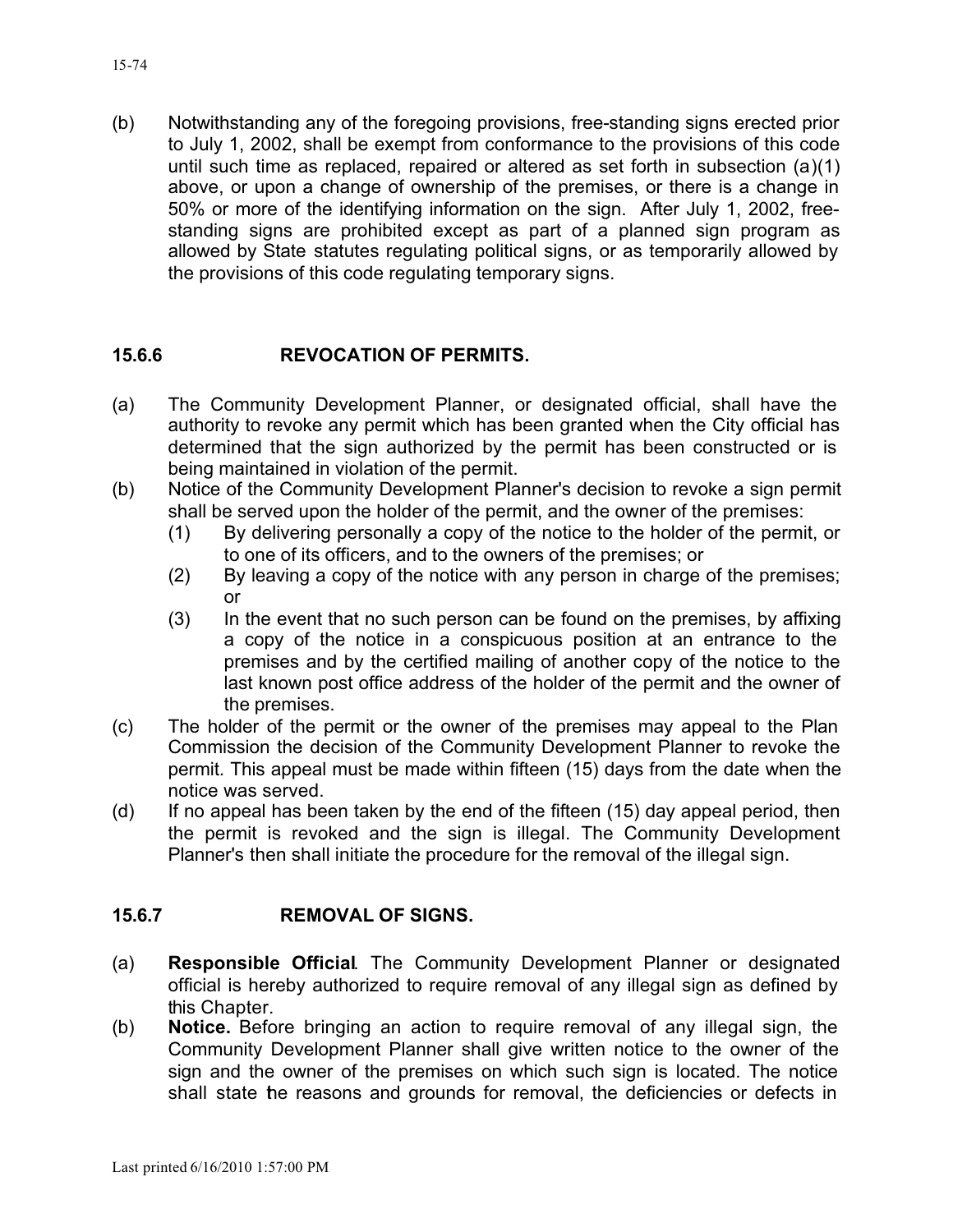such sign, the violations charged and specify that the sign must be removed or made to conform with the provisions of this Chapter within the notice period provided below. Service of notice may be made personally on the owner or lessee of the premises at the address specified in the permit or the last known address.

# (c) **Notice Period.**

- (1) The notice period for permanent signs shall be fifteen (15) days.
- (2) The notice period for temporary signs shall be twelve (12) hours.
- (d) **Re-Erection of Sign**. Re-erection of any sign or substantially similar sign on the same premises or on any other premises after a compliance notice has been issued shall be deemed a continuance of the original violation.
- (e) **Abandoned Signs.** Signs advertising or identifying a business or organization which is either defunct or no longer located on the premises must be removed within thirty (30) days of the vacancy. The property owner and sign owner are responsible for the removal of the abandoned signs.
- (f) **Violations.** If the owner or lessee of the premises upon which the sign is located has not demonstrated to the satisfaction of the Community Development Planner that the sign has been removed or brought into compliance with the provisions of the Chapter by the end of the notice period, then the Community Development Planner shall certify the violations to the City Attorney for prosecution. Violators shall be subject to Section 1-1-7 of this Code of Ordinances. Each act of violation shall be subject to a forfeiture of no less than Fifty Dollars (\$50.00) per day.

### (g) **Removal of Any Sign**.

- (1) The Community Development Planner is authorized to cause the removal of any sign existing in violation of this Section, provided actual notice has been provided as required by Subsection (c). All the actual costs and expenses of any such removal by the Community Development Planner shall be borne by the owner of such sign installation and the owner of the premises on which located, both of whom shall be required to affix their signatures to the application for the sign permit, which shall provide that they agree to be bound by the terms of this Chapter. Both shall be jointly and severely liable therefore.
- (2) Both shall be subject to the penalties provided by the provisions of this Chapter.

### **15.6.8 REQUIREMENTS AND PROCEDURES.**

#### (a) **Requirement of Permit.**

(1) A sign permit shall be required before the erection, re-erection, construction, alteration, repairs, replacement, maintaining or locating of all signs regulated by this Chapter. Where signs are illuminated electrically, a separate electrical permit shall be obtained as required by the Electrical Code of the City of Glendale. Upon renewal of any sign permit, or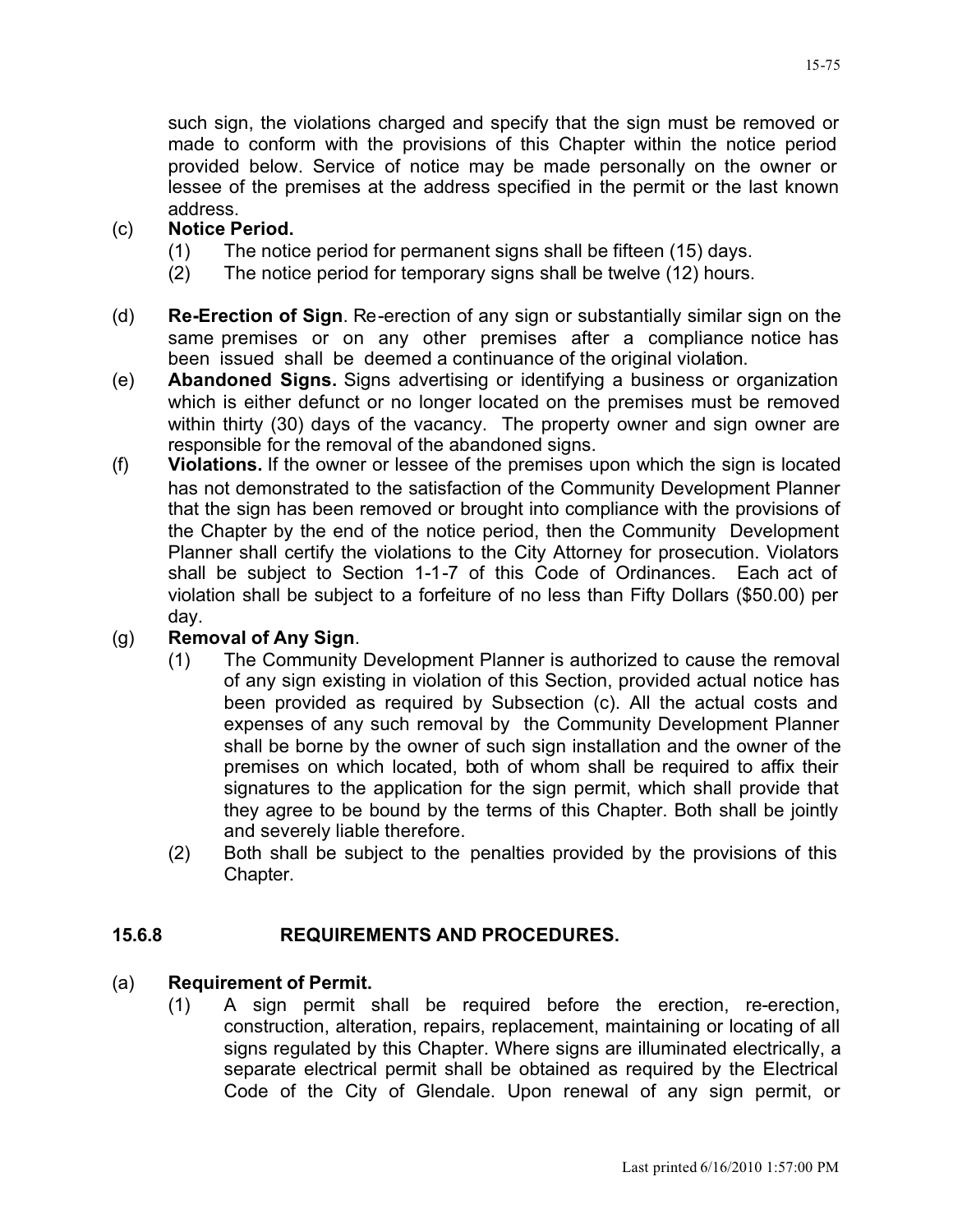application for any sign permit subsequent to June 1, 2000, such permit shall be inclusive for any and all signs on a single parcel. Thereafter, the permit shall be subject to each individual sign complying with the requirements of this Chapter.

- (2) A permit shall not be required for the following signs, provided, however, that such signs shall be subject to any and all applicable provisions of this Chapter, including the Building Board approval:
	- a. Name plate signs as allowed under Section 15-6-9(a).
	- b. Any sign four (4) square feet or less in an area not otherwise prohibited by this Chapter.
	- c. Repainting without changing wording, composition, or colors; or minor nonstructural repairs of less than Two Hundred Fifty Dollars (\$250.00) (except electrical repair).
	- d. Relocation of sign as required by City.
	- e. Political signs permitted as provided herein.
	- f. Window signs of a temporary nature in Section 15-6-10(k).
	- g. Residential sale and lease signs six (6) square feet or less.
	- h. Temporary construction signs. [See Section 15-6-1 l
	- i. Address marker/signs that exceed four (4) square feet in area require Plan Commission approval.
- (3) Nothing contained herein shall prevent the erection, construction, and maintenance of official traffic, fire and police signs, signals, devices, and marking of the State of Wisconsin and the City of Glendale or other public authorities, or the posting of notices required by law.
- (4) Sign permits must be renewed every three (3) years and the fee indicated above tendered in accordance therewith. Prior to a permit being renewed, the sign will be inspected to determine whether the sign is in conformance with this Chapter.

### (b) **Permit Application and Expiration**.

- (l) To obtain a permit, the applicant shall file an application on a form furnished by the City. All applications shall be accompanied by the written consent of the lessee and owner/agent or trustee having charge of the property on which the sign is proposed.
- (2) Every permit issued by the Community Development Planner or after review by the Plan Commission under the provisions of this Chapter shall expire by limitations and become null and void, if the work authorized by such permit is not completed within one hundred twenty (120) days from the date of such permit. Before such uncompleted work can be continued, a new permit shall be first obtained to do so. The fee therefore shall be one-half (1/2) the amount required for new permit for such work, provided no changes have been made or will be made in the original plans and specifications for such work.

#### (c) **Permit Fees**.

(1) Before issuing any sign permit required by this Chapter, the City shall collect a fee in accordance with the following schedule: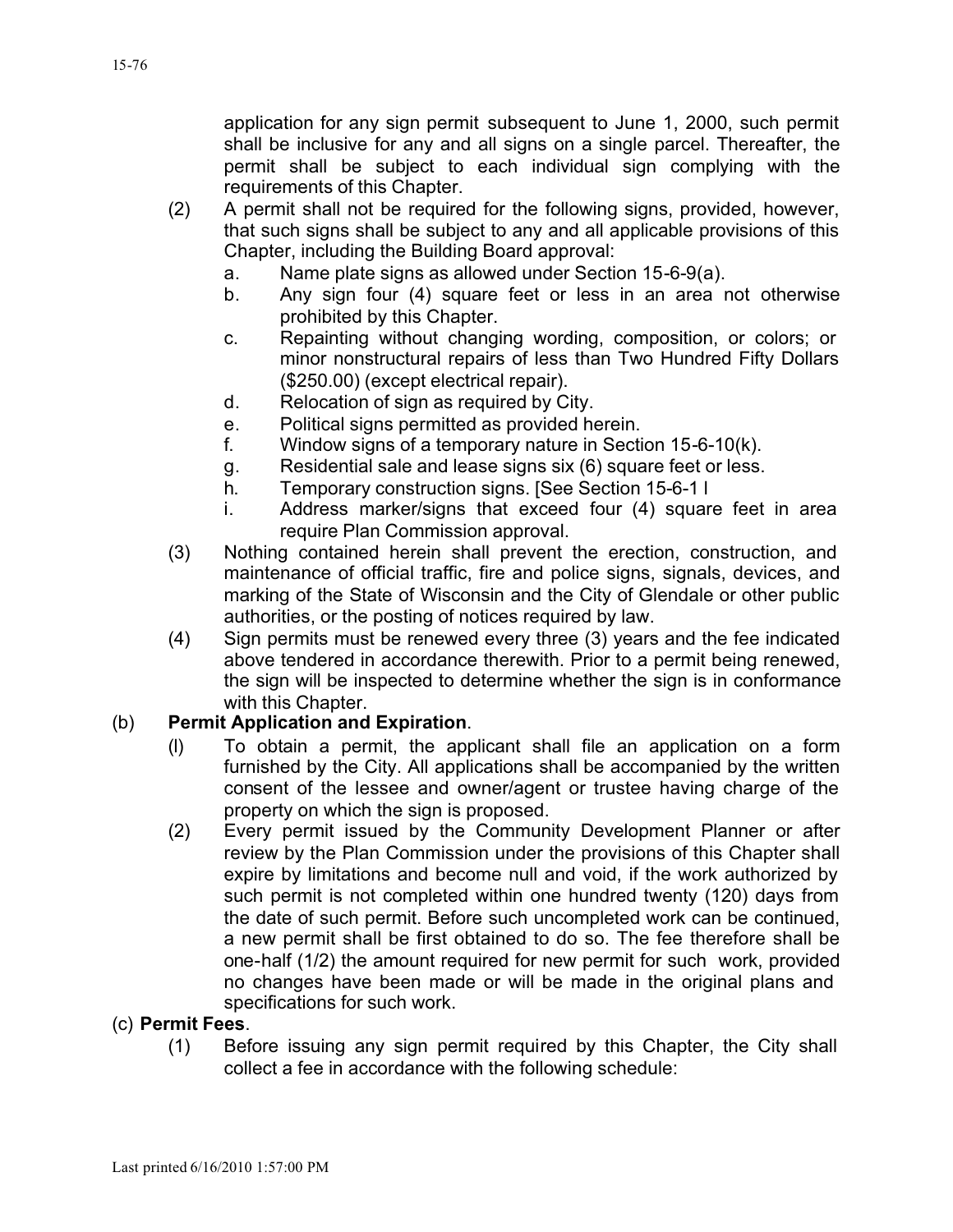| <b>NEW</b> | 4-25 Sq. Ft | 26-50 Sq. Ft. | 51-100 Sq. Ft. | 100-150 Sq. Ft. |
|------------|-------------|---------------|----------------|-----------------|
| 3 Years    | \$50        | \$75          | \$100          | \$150           |
| 2 Years    | \$35        | \$50          | \$70           | \$100           |
| 1 Year     | \$20        | \$25          | \$40           | \$50            |

| <b>Renew</b> |                                                                             |
|--------------|-----------------------------------------------------------------------------|
| 1-2 Tenants  | \$50 for whole property                                                     |
| <b>PSP</b>   | \$75 for whole property (currently \$150). Property owner should pay<br>tee |

| <b>DOD</b><br>U. |                                            |
|------------------|--------------------------------------------|
| <b>New</b>       | ⋒<br>pperty<br>וחז<br>wno<br>ŦН<br>ж<br>۰D |

- (2) The owner of a legal nonconforming sign which has been removed or brought into conformance according to the terms of this Chapter shall not be required to pay a permit fee in order to obtain a permit for a replacement sign.
- (3) Where work, for which a permit is required by this Chapter, is begun before a permit has been obtained, the fees above specified shall be quadrupled. The payment of such quadrupled fee shall not relieve any persons from complying fully with the requirements of this Chapter in the execution of the work from any penalties prescribed herein.
- (4) Sign permits must be renewed every three (3) years and the fee indicated above tendered in accordance therewith. Prior to a permit being renewed, the sign will be inspected to determine whether the sign is in conformance with the ordinance. Renewal fees not paid by September 30th of a given year will be charged a late fee of Ten Dollars (\$10.00). Fees not paid by November 15th will be placed on the tax rolls for the appropriate property with a surcharge of fifty percent (50%). Upon renewal, sign permits shall be renewed, effective three (3) years, commencing in the year 2002, 2005, and thereafter in the north zone; 2003, 2006 and each three (3) year period thereafter in the west zone; and 2001, 2004 and in three (3) year increments thereafter in the east zone.
- (d) **Requirement of Plans.** Two (2) copies of plans, renderings, or other pictorialization of non-residential signs and specifications shall be submitted with the application for each sign in excess of four (4) square feet regulated by this Chapter. One (1) copy shall be returned to the applicant at the time the permit is granted. Such plans shall show complete details; size of the sign, the method of attachment or support; locations and materials to be used; and the name, address of the person preparing the plans and specifications of such sign. Plans for supports for any sign subject to excessive stresses as determined by the Community Development Planner shall be accompanied by structural computations. Sufficient data shall be submitted to show that supporting surfaces and other members of an existing building to which the sign is to be attached are in good condition and are adequately strong to support the load, including the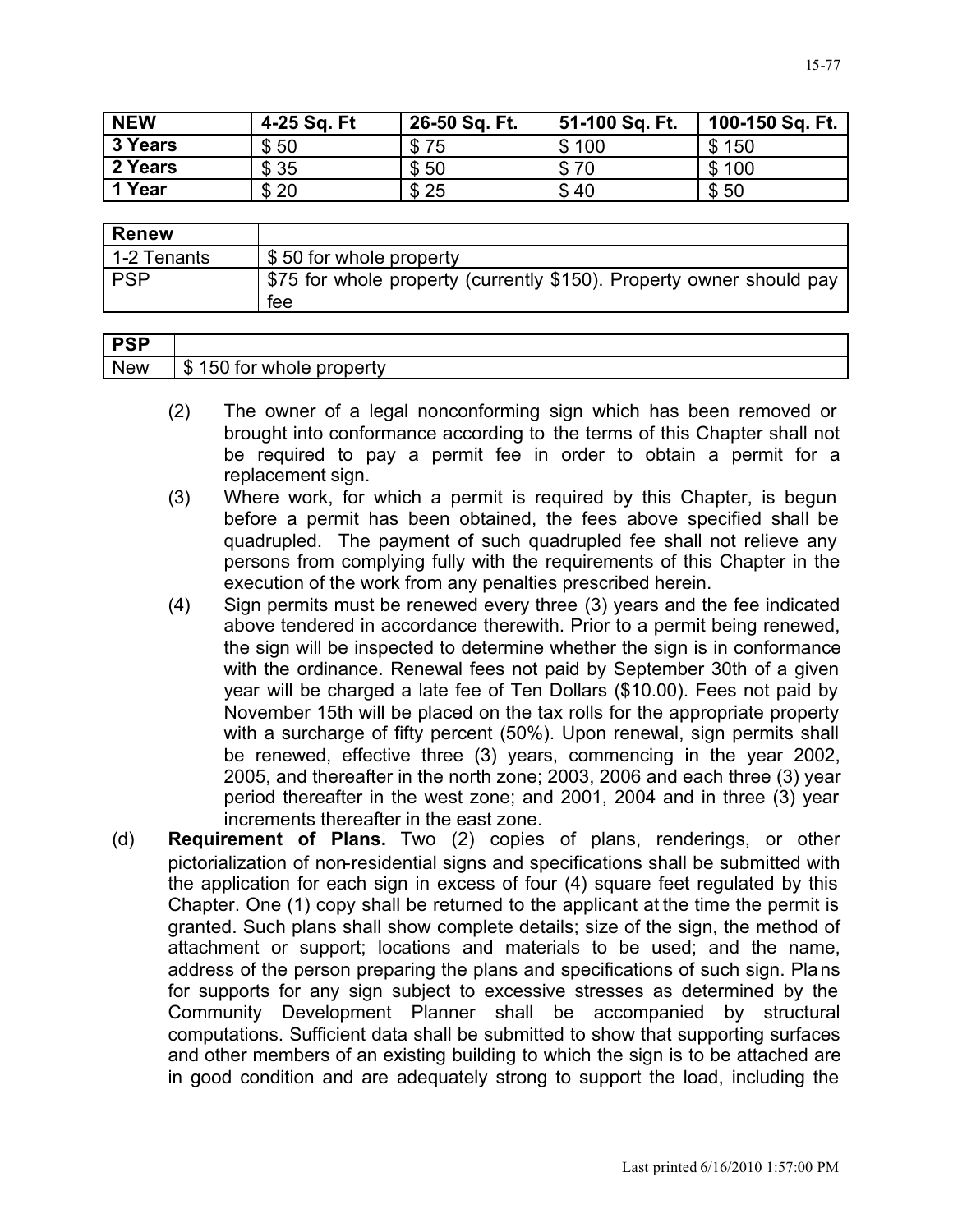proposed sign. Pictures of completed sign installation and final dimensions will be submitted upon completion of the work.

### (e) **Plan Commission.**

- (1) Permits for signs requiring a permit, with the exception of directional sign permits or existing sign modification requests which shall be reviewed and approved by the Community Development Planner, shall not be issued unless all requirements of this Section of the Glendale Building Code are complied with and:
	- a. Approved by a majority vote of the Plan Commission, if required.
	- b. Are granted a variance by the Plan Commission through the Sign Permit Appeals process.
- (2) The Plan Commission shall determine that the sign by its color, size, placement, or other design factors is not a detriment in terms of its general harmony with the property or building on which it will be placed, or with other properties or buildings in the immediate neighborhood. Among the other design factors which shall be weighed, without limitation because of enumeration, are:
	- a. Overall excellence in sign design and appropriate usage of materials for the type of use and related architectural compatibility, and, in the case of monument signs, conformity to the requirements for the structural base as set forth in Section 15.6.4(a)(25) of this Chapter.
	- b. Sign placement in relation to street grade or property topography; parcel shape; primary and secondary streets; customer or other parking or loading; varying setbacks to avoid monotony along the street frontage;
	- c. Effective use of required or optional landscaping, and of graphic symbols in lieu of words to aid rapid comprehension by the motoring public.
- d. The Plan Commission shall make reasonable effort to approve monument signs along the North Port Washington Road and West Silver Spring Drive corridors even where legal non-conforming free-standing signs remain. The Plan Commission shall further encourage, and may place reasonable conditions to effectuate, uniformity of theme as to the signage in the North Port Washington Road and West Silver Spring Drive corridors.
- (3) Notwithstanding any of the foregoing provisions, and as from time to time designated by the Common Council, the provisions of this title and chapter may be assigned to and applied by and under the jurisdiction of the Community Development Authority as to all signage in redevelopment areas selected by the Common Council of the City of Glendale. The Community Development Authority shall then have all procedural and approval authority as granted by this chapter only as to the extent provided in this chapter, and subject to all zoning regulations as from timeto-time adopted by the Common Council of the City of Glendale.
- (f) **Construction Requirements.**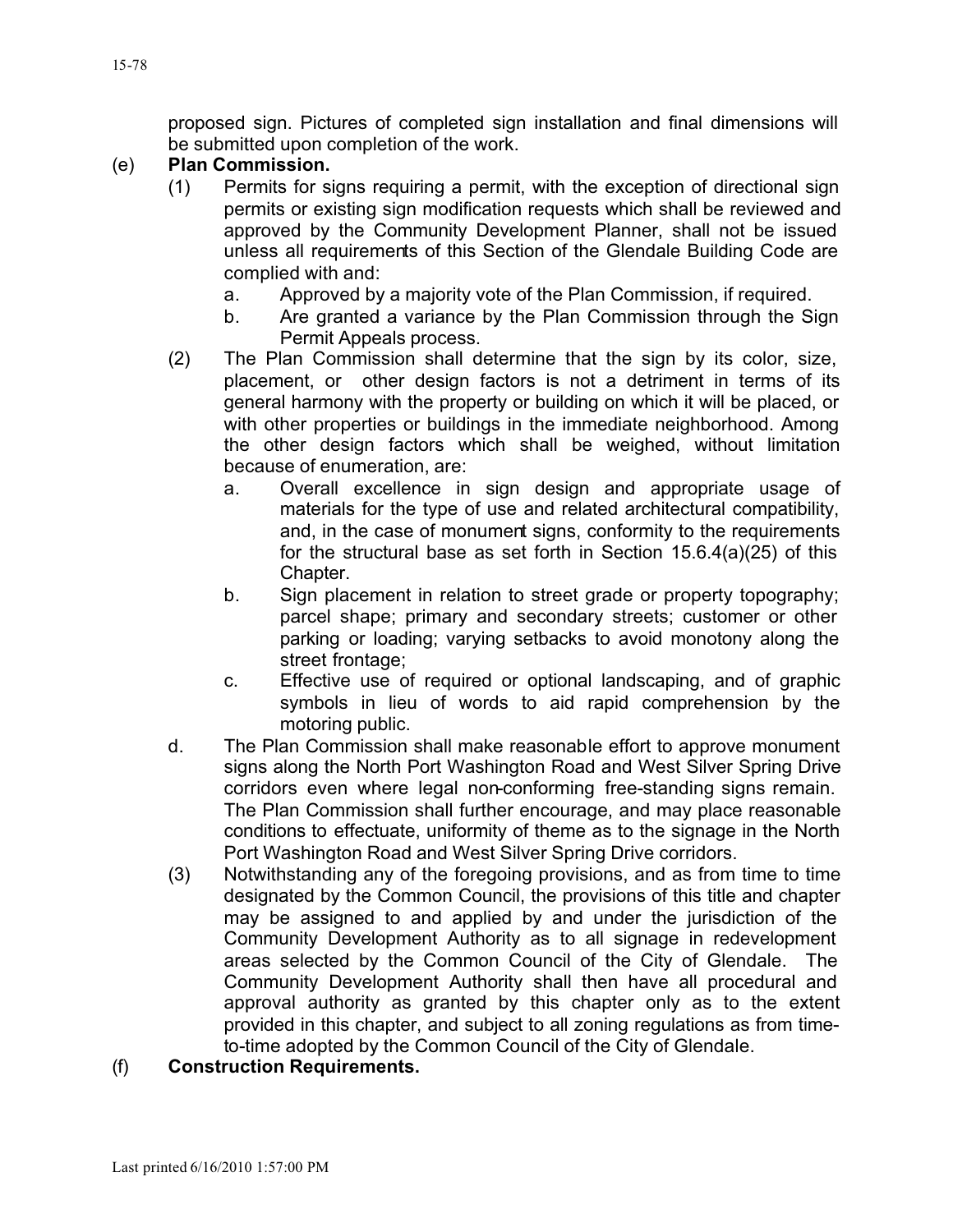- (1) **Wind Pressure, Live Load and Dead Load Requirements.** All signs and other advertising structures shall be designed and constructed to withstand a wind pressure of not less than thirty (30) pounds per square foot of area; and shall be constructed to receive all live and dead loads as required in the Building Code or other ordinances of the City of Glendale.
- (2) **Lighting,** Illumination shall be so installed to avoid any glare, spill or reflection into any adjacent property, or onto a street or alley **b** create a traffic hazard. Any sign creating a nuisance will be reviewed by the Community Development Planner or the Police Department for possible modifications or removal.
- (g) **Required Signs.** Every building or group of buildings must be identified by a street number.
- (h) **Location Requirements.**
	- (1) **Proximity to Street Right-of-Way**. No sign or part thereof shall be located or project closer than ten (10) feet from the established street right-of-way line, except approved traffic directional signs.
	- (2) **Obstruction of Exits.** No sign shall obstruct any door, window or fire escape of any building.
	- (3) **Signs Prohibited Within Limits of Any Street or Highway**.
		- a. No sign of any type whatsoever, shill be erected, placed, located, or maintained within the right-of-way limits of any street or highway. Highway limits include all the dedicated right-of-way, encompassing the traveled portion of the highway, the shoulders, ditches, and adjacent dedicated areas. This prohibition applies to free standing signs whether or not such sign predates enactment of this Section, and those placed on trees, utility poles, fence post stakes, and all other structures within the highway limits on which signs might be posted or placed.
		- b. Failure to comply with the provisions of this Section shall be a violation of Sec. 86.19, Wis. Stats., as well as this Chapter.
		- c. Any sign violating this Section shall be summarily removed by the Department of Public Works or the Police Department.
		- d. This prohibition shall not apply to signs placed within the limits of streets or highways by duly constituted municipal, county, or state authorities for the guidance or warning of traffic, as provided in Sec. 86.19(1) and (4), Wis. Stats. Nor shall it apply to mail boxes and paper boxes.
	- (4) **Construction Over Public Property.** No person, firm, or corporation shall erect or cause to be erected any sign which projects over any public sidewalk, street, alley or public place.
	- (5) **Signs on Vehicles.** No sign shall be erected or attached to any vehicle except for signs painted directly on the surface of the vehicle, magnetic signs, and bumper stickers. The primary use of such vehicles shall be in operation of the business and not in advertising or identifying the business premises. The vehicle shall be parked in a designated parking space, but shall not be parked in the right-of-way. Vehicles parked in a manner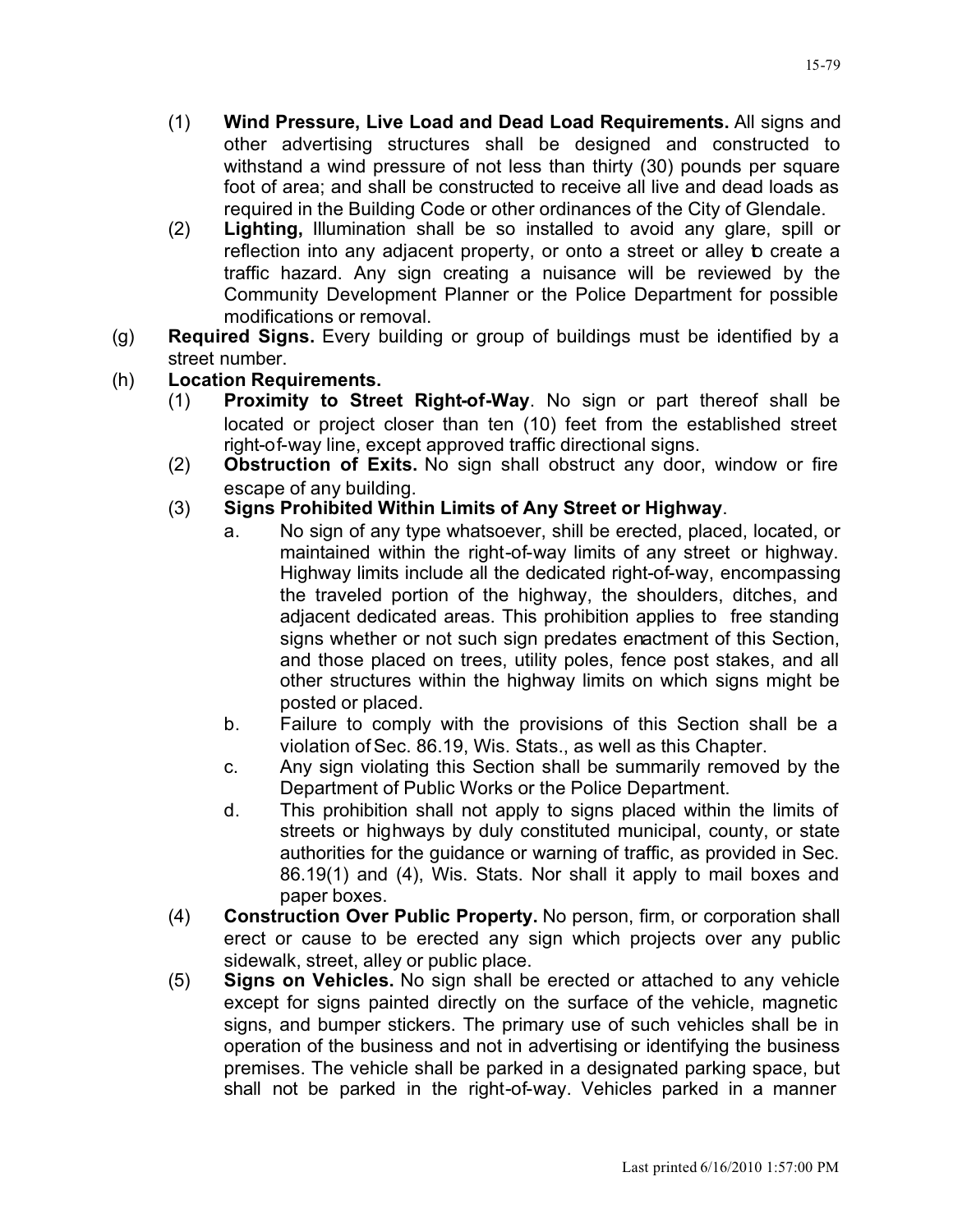considered by the Community Development Planner as a means of advertising shall be in violation of this Chapter. Cartop carrier signs of a political nature are not meant to be excluded by this Section.

- (i) **Inspections**. Unless waived by the Community Development Planner, all signs for which a permit is required shall be subject to the following inspections:
	- (1) Electrical inspection on all illuminated signs.
	- (2) Site inspection to insure that the sign has been constructed according to approved application and valid sign permit.

#### (j) **Maintenance.**

- (1) Each sign, including those specifically exempt from this Code in respect to permits and permit fees, shall be maintained in good structural condition at all times. All signs shall be kept neatly painted, including all metal parts and supports thereof that are not galvanized or of rust-resistant material. The Community Development Planner or his/her designee shall have authority to inspect and shall have the authority to order the painting, repair, alteration, or removal of a sign which shall constitute a hazard to safety, health, or public welfare by reason of inadequate maintenance, dilapidation, or obsolescence.
- (2) The Community Development Planner shall follow the same procedure of notification described in Section 15-6-7 "Removal of Signs".

#### **15.6.9 PERMITTED SIGNS BY USE.**

(a) **Single Family Residence**. A single-family residence is allowed a name plate sign not to exceed three (3) square feet. No business signs are permitted in a residential district. Signs in residential districts may not be illuminated. Temporary rummage sale signs are allowed. One (1) sign may be located on the property of the sale and two (2) additional directional signs may be located on private property with the permission of the property owner.

#### (b) **Public Uses, Institutional Uses, Schools and Churches.**

- (1) The total permanent sign area allowed for public uses, institutional uses, schools, and churches, shall be determined by the Plan Commission.
- (2) Traffic directional signs are allowed.
- (c) **Residential Subdivisions, Condominiums, and Apartment Complexes**. Residential subdivisions, condominiums, and apartment complexes are allowed residential entry-way signs. These signs shall be approved by the Plan Commission.

#### (d) **Office Buildings**.

- (1) Office buildings with two (2) tenants or individually owned condominium suites, or less, are permitted a monument sign. In lieu of a monument sign on the property, each tenant or individually owned condominium suite with a separate exterior entrance may have a wall sign.
- (2) Office buildings with three (3) or more tenants or individually owned condominium suites qualify for the Planned Signed Program and must meet the requirements set forth in Section 15-6-10(a).
- (3) Traffic directional signs are allowed.
- (e) **Retail Establishments and Shopping Centers.**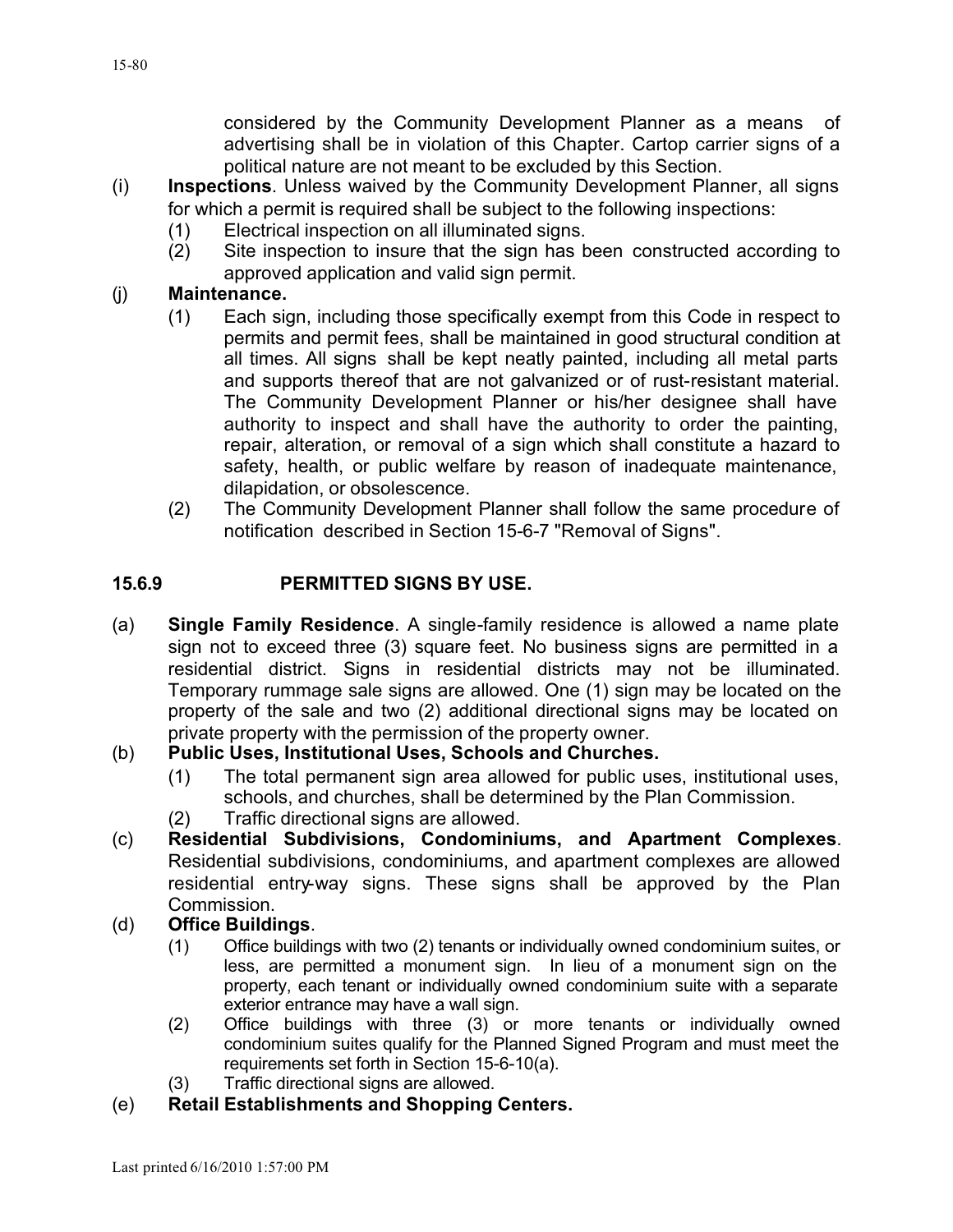- (1) Retail buildings with two (2) tenants or less are permitted either a freestanding sign or a monument sign unless otherwise provided in (3) below. In lieu of a free-standing sign or a monument sign on the property, each tenant may have a wall sign.
- (2) Retail centers with three (3) or more tenants qualify for the Planned Sign Program and must meet requirements set forth in Section 15-6-10(a).
- (3) Individual retail establishments that have more than twenty thousand (20,000) square feet of first floor building area are permitted a monument sign and a wall sign.
- (4) Traffic directional signs are allowed.

# (f) **Industrial Uses**.

- (1) Industrial buildings with two (2) tenants or less are permitted a monument sign unless otherwise provided in Subsection (f)(3) below. In lieu of a monument sign on the property, each tenant may have a wall sign.
- (2) Industrial buildings with three (3) or more tenants qualify for the Planned Sign Program and must meet requirements set forth in Section 15-6-10(a)
- (3) An individual industry that has more than fifty thousand (50,000) square feet of first floor building area is permitted a monument sign and a wall sign.
- (4) Traffic directional signs are allowed.
- (g) **Corner Properties**. (See Definitions) Commercial establishments located on comer properties that do not qualify for the Planned Sign Program will be allowed up to two (2) signs. Such properties will be allowed either:
	- (1) A monument sign and a wall sign, or;
	- (2) Two (2) wall signs to be placed on separate building fronts.
- (h) **Commercial Buildings.** All other commercial establishments not covered specifically by this Section will be governed by the sign restrictions provided in Section 15-6-10 hereof.
- (i) **Planned Developments**. Entrance markers must be approved by the Plan Commission. Signs shall be compatible with the development.

# **15.6.10 PERMITTED SIGNS BY DEFINITION AND REQUIREMENTS.**

NOTE: Refer to Section 15-6-9 for Permitted Signs by Use.

- (a) **Planned Sign Program.** The program is developed for office, retail and industrial centers that have three (3) or more tenants. The program allows commercial centers to have one (1) free-standing sign (a Master Identification Sign) to identify the name of the center, not the individual businesses within the center. Businesses within the center are allowed a wall sign to advertise their location within the commercial center. The intent of the Planned Sign Program is to set forth a theme as to placement, lettering style, color and related design considerations of signs, while at the same time reducing sign clutter.
	- (1) **Master Identification Sign.**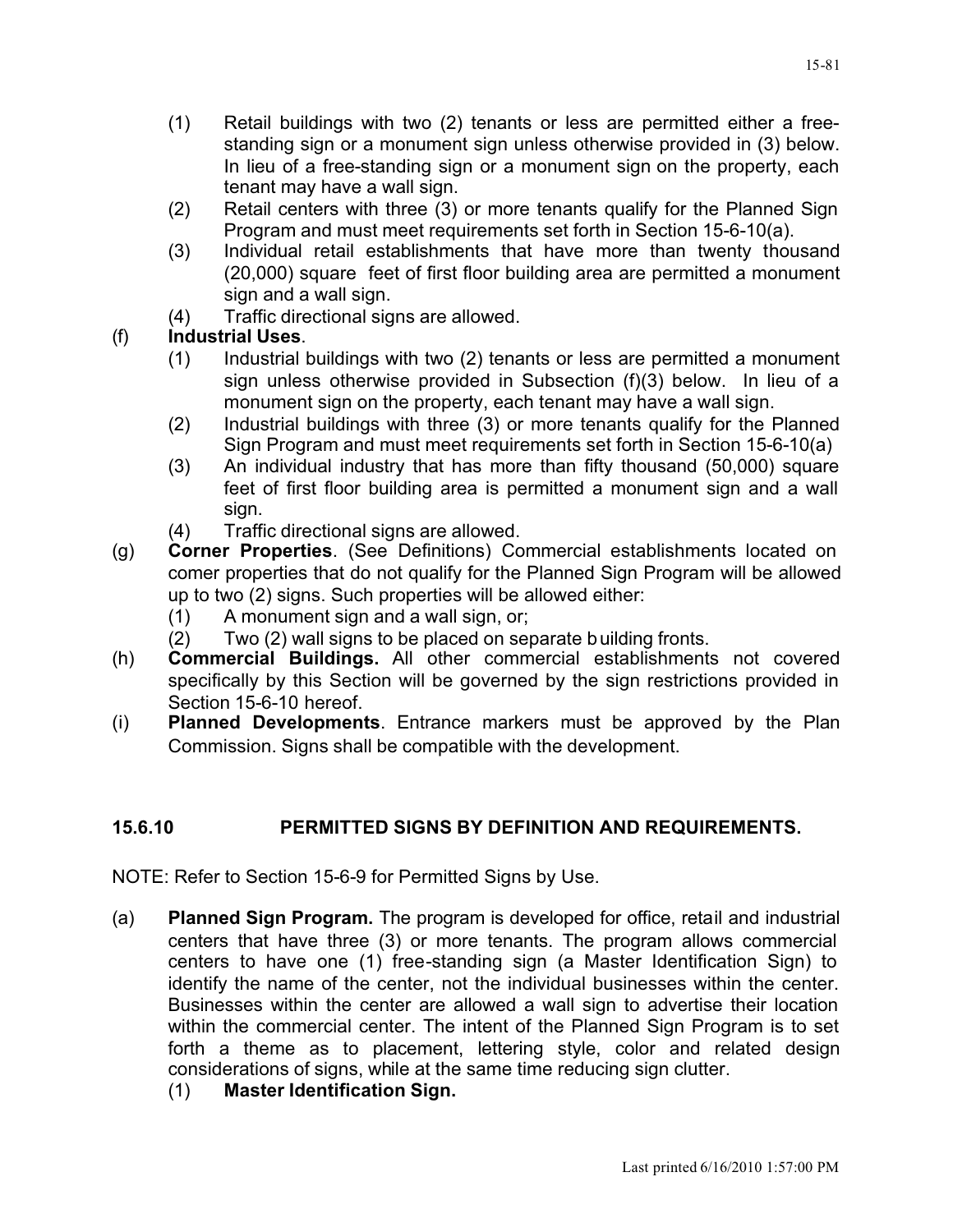- a. Master Identification Signs are free-standing signs which identify the name of a multiple-tenant building or center. Such signs shall not contain the names of tenants or occupants of the center. Only office, retail and industrial centers that qualify for the Planned Sign Program (see Section 15-6-9 for qualifications) will be permitted one (1) free-standing Master Identification Sign. This Section is not meant to preclude the identification of the center being given the name of a principal tenant. It is meant to prohibit the use of tenant boards as main identification signs.
- b. The area of a Master Identification Sign shall be determined by the following formula:
	- 1. Centers of one hundred thousand (100,000) square feet of building area or under will be permitted one (1) free-standing sign of no more than one hundred fifty (150) square feet.
	- 2. Centers over one hundred thousand (100,000) square feet of building area will be subject to restrictions imposed by the Plan Commission.
- c. Height of a Master Identification Sign.
	- 1. Height of a Master Identification Sign shall not exceed ten (10) feet and shall be a monument sign.
	- 2. Centers of over one hundred thousand (100,000) square feet of building area will be subject to height restrictions imposed by the Plan Commission.
- d. No free-standing signs other than the Master Identification Sign will be permitted per center, except approved traffic directional signs.
- e. A Master Identification Sign shall be located in a landscaped area of meaningful open space, of at least two hundred fifty (250) square feet.

### (2) **Wall Signs (Planned Sign Program).**

- a. Individual businesses within retail and industrial centers are permitted a wall sign in addition to the Master Identification Sign. In office centers, only tenants with separate exterior entrances will be permitted a wall sign.
- b. The maximum area for each wall sign shall not exceed one hundred fifty (150) square feet. [A guideline to follow when determining wall sign size is one (1) square foot of signage per every lineal business front foot of tenant space].
- (3) **Tenant Board Signs (Planned Sign Program),** Tenant Board signs are permitted for all industrial uses and office centers. Retail establishments not having street frontage or exterior entrances will be permitted a Tenant Board sign. Tenant Board signs may be visible to internal traffic only. Sign letters identifying businesses may not exceed three (3) inches in height. Location and number of signs are to be determined by the Plan Commission.
- (4) **Traffic Directional Signs (Planned Sign Program),** Traffic directional signs are permitted for retail, industrial and office centers. The signs must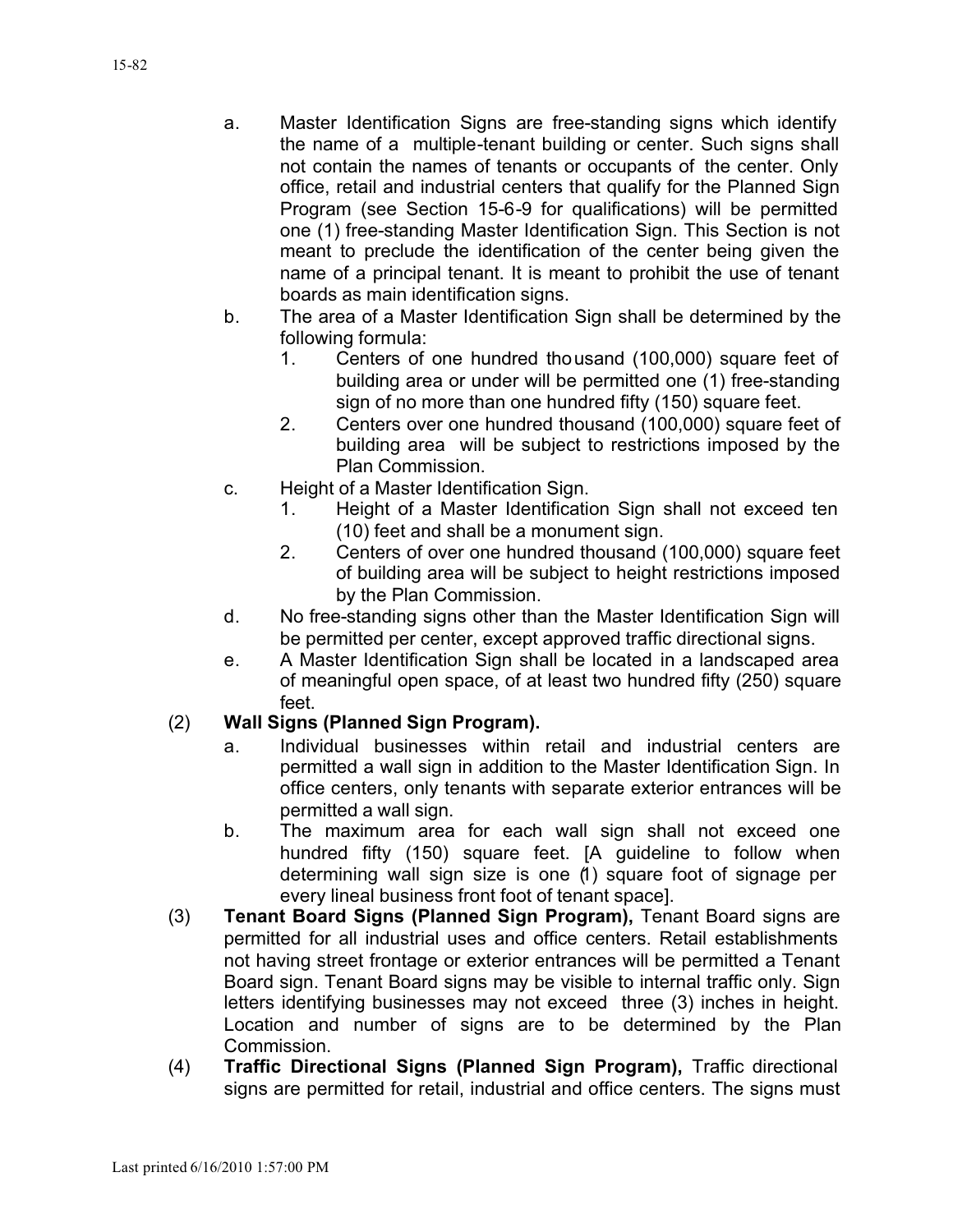meet the size, height, and location requirements set forth in Section 15-6-  $10(g)$ .

### (5) **Requirements and Procedures of the Planned Sign Program.**

- a. All properties that qualify for the Planned Sign Program must submit to the Plan Commission a Planned Sign Program plan for their property. No sign permit shall be issued for an individual business located on a property that requires a Planned Sign Program, until such a program plan is submitted and approved by the Plan Commission. After the approval of a Planned Sign Program, no sign shall be erected, placed, painted, or maintained, except in conformance with the Planned Sign Program.
- b. The Planned Sign Program plan submittal must contain the following information:
	- 1. An accurate plot plan of the property indicating the location of buildings, building entrances, parking lots, driveways, landscaped areas and sign locations;
	- 2. A building elevation drawing or rendering of any building face to which signs are to be attached;
	- 3. A landscape plan for meaningful open space.
	- 4. Computation of the maximum allowable total sign area, and the maximum dimensions and area for individual signs;
	- 5. Standards for consistency among signs to be located on the property will be made with regard to:
		- a. Lettering or graphic style;
		- ii. Lighting.
		- iii. Material; and
		- iv. Color, or colors allowed.
- c. The Planned Sign Program may contain such other features and restrictions as the owners and the Plan Commission may reasonably determine and agree to.
- d. The approved Plan Sign Program shall be signed by all owners of the property or their authorized agents and the Community Development Planner as authorized by the Plan Commission.
- e. A Planned Sign Program may be amended by filing a revised Planned Sign Program for Plan Commission review and approval.

### (b) **Free-Standing Signs**.

Except to the extent allowed in Section 15.6.5(b), or other specific provisions of the code relating to government or temporary signs, or the planned sign program, or by State laws regulating political signs, free-standing signs shall not be allowed. Where allowed, free-standing signs shall be subject to the following regulations:

(1) **Identification**. A freestanding sign may identify the individual business, building, or building complex only by name, or by name and principal service offered, where the name does not identify the principal service offered. For all uses the sign may identity up to two (2) businesses that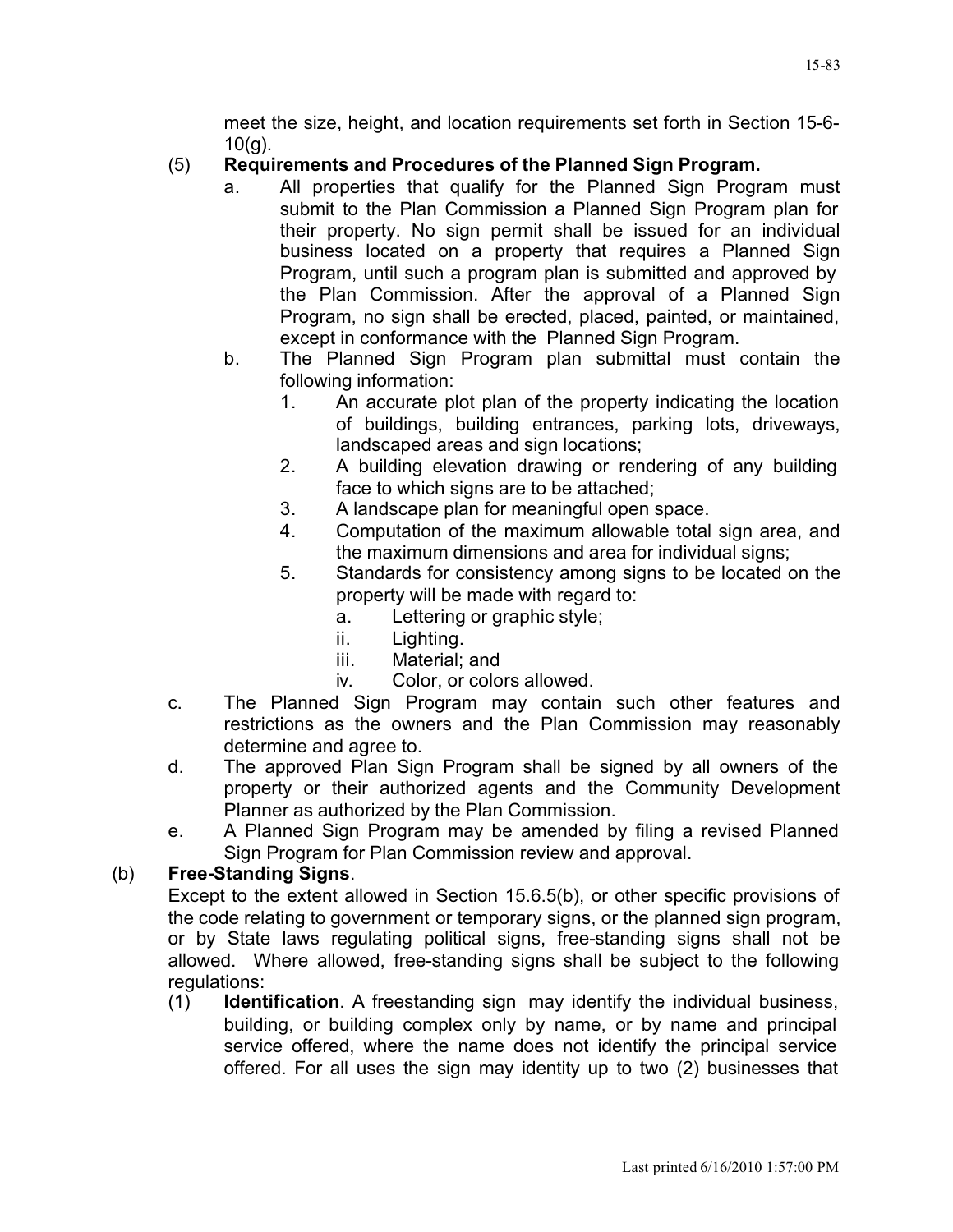occupy the same building and may identify the availability of an on-site automatic teller machine.

(2) **Total Area**. A freestanding sign may be double faced. The area of each free- standing sign face shall be computed as .6 square foot times the lineal front foot of the property, to a maximum of one hundred fifty (150) square feet.

### (3) **Placement and Construction Requirements***.*

- a. A freestanding sign shall be permanent in construction and subject to the requirements of the Building Code of the City of Glendale.
- b. The height of a freestanding sign shall be no more than fifteen (15) feet.
- c. The sign shall be located in a landscaped area of open space of at least one hundred (100) square feet.
- d. Freestanding signs must be at least sixty (60) feet from monument signs and other freestanding signs.
- e. A freestanding sign must be set back ten (10) feet from the front property line.

# (c) **Wall Signs**.

(1) **Identification***.* A wall sign may identify the individual business, building, or building complex only by name, or by name and principal service offered, 'where the name does not identify the principal service offered. For all uses the sign may identify up to two (2) businesses that occupy the same building.

# (2) **Total Area***.*

- a. In business centers containing two (2) tenants or less the total area of wall signs shall be computed as .8 square foot times the building front foot, to a maximum of one hundred fifty (150) total square feet.
- b. The area of each wall sign in centers that require a Planned Sign Program shall not exceed one hundred fifty (150) square feet.
- c. In the case of corner properties, when two (2) wall signs or a monument sign and a wall sign are proposed, the area of each wall sign shall be computed as .5 square foot times the lineal front foot of the building. Wall signs cannot exceed one hundred (100) square feet in area.

### (3) **Placement and Construction Requirements**.

- a. A face of a wall sign may not project more than twelve (12) inches from the wall.
- b. A wall sign that identifies a business must be placed on the wall of the structure which the business occupies.
- c. No part of a wall sign shall extend above the roof line unless it is erected on a parapet wall or fascia which extends above the roof line of a flat roof on at least three (3) sides of a building.
- d. A wall sign is allowed on a roof surface only if the roof surface is within twenty-five degrees (25°) of vertical (i.e. mansard roof).

# (d) **Monument Signs (See Definitions).**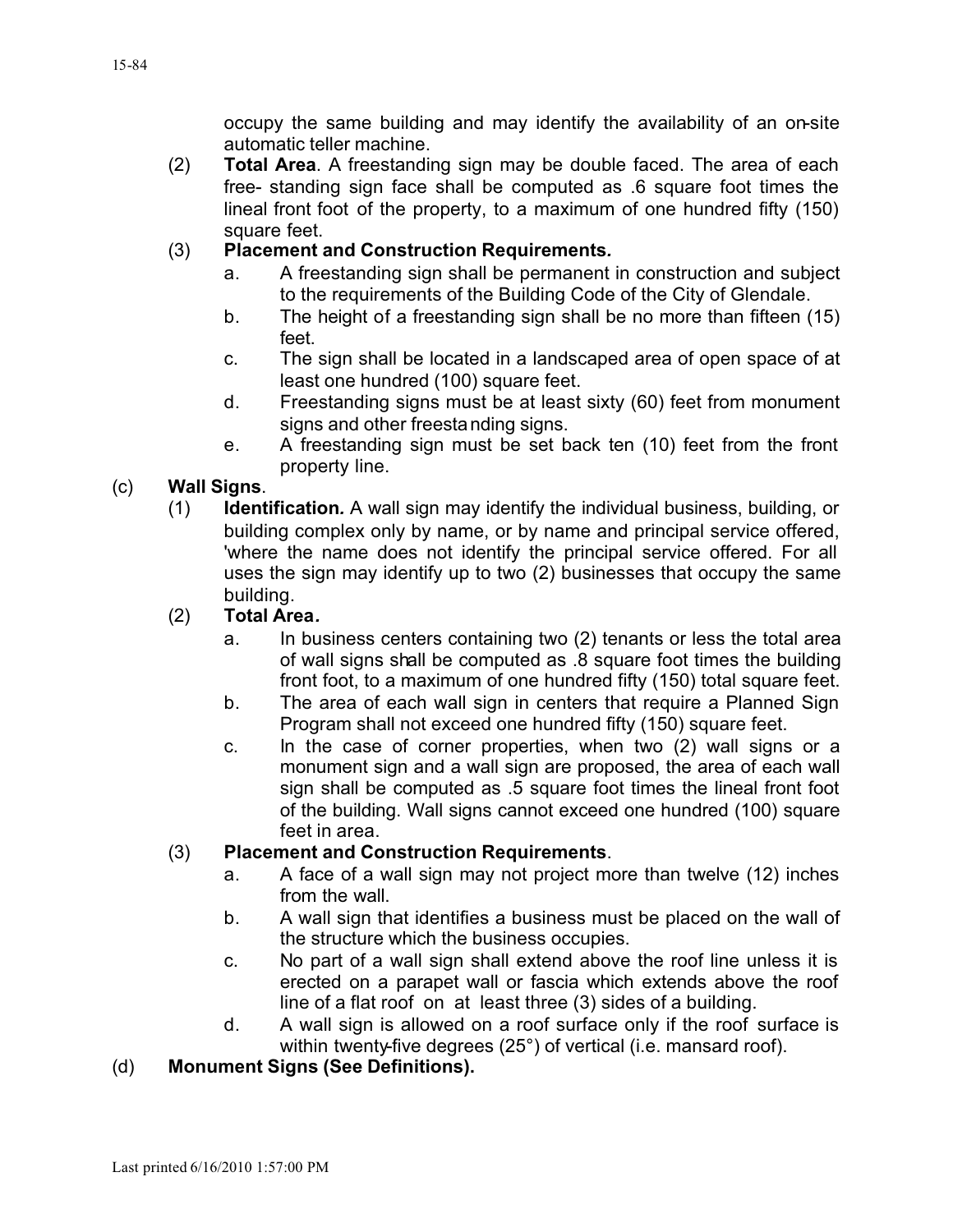(1) **Identification**. A monument sign may identify the individual business, building, or building complex only by name, or by name and principal service offered, where the name does not identify the principal service offered. For all uses, the sign may identify up to two (2) businesses that occupy the same building.

# (2) **Total Area.**

- a. The area of each monument sign face shall be computed as .6 square foot times the lineal front foot of the property, to a maximum of one hundred fifty (150) square feet.
- b. A monument sign may have multiple faces.
	- 1. When the angle between sign faces measures forty-five degrees (45°) or less, the total sign area shall be computed by measuring the square footage of a single face.
	- 2. When the angle between sign faces measures greater than forty-five degrees (45°), the total sign area shall be computed by adding the square footage of each face.
- c. In the case of corner properties, when a monument sign is proposed in conjunction with a wall sign, the area of a monument sign shall be computed as .4 square foot times the lineal front foot of the property. Monument signs on corner properties cannot exceed one hundred (100) square feet in area.

# (3) **Placement and Construction Requirements**,

- a. A monument sign shall be permanent in construction and subject to the requirements of the Building Code of the City of Glendale.
- b. Height of a monument sign shall be no more than ten (10) feet.
- c. The sign shall be located in a landscaped area of open space, of at least one hundred (100) square feet.
- d. Monument signs must be at least sixty (60) feet from free-standing signs and other monument signs.
- e. A monument sign must be set back ten (10) feet from the front property line.

### (e) **Awning Signs (See Definitions).**

- (1) The area of a non-illuminated awning sign shall be calculated as the area of the copy and/or logo enclosed by one (1) continuous line, connecting the extreme points of the copy and/or logo.
- (2) When awning signs are entirely illuminated changing the appearance or characteristics of the awning in any manner, the entire area of the awning will be calculated as the sign area. Illuminated awnings will require Plan Commission approval.
- (3) When only the area of the awning where the copy and/or logo is located and illuminated, the area of the sign will be measured as the length and height of the illuminated portion of the awning.

### **ADDITIONAL PERMITTED SIGNAGE:**

Signage permitted in addition to the signs previously outlined in this Section.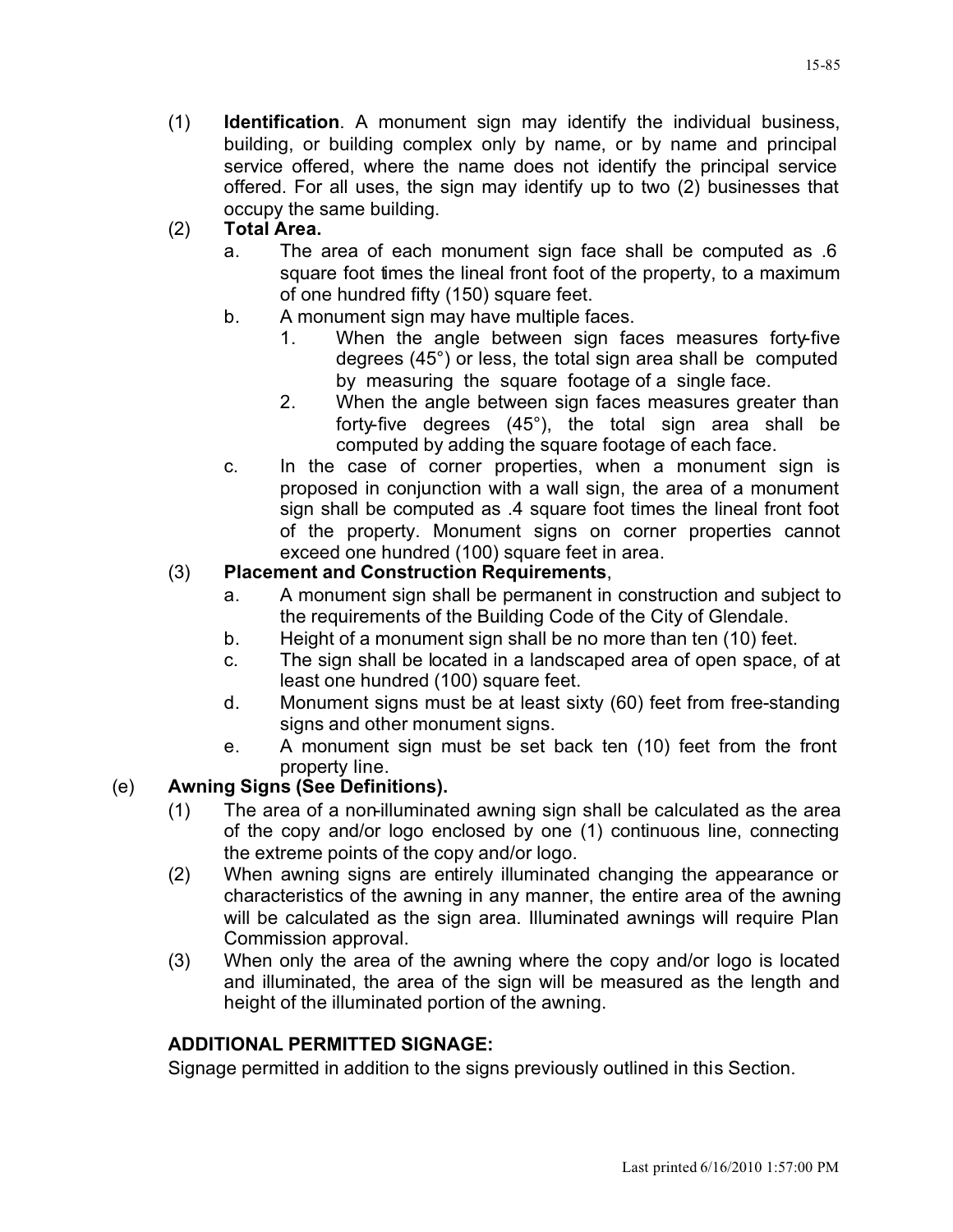- (g) **Traffic Directional Signs.** Traffic directional signs are permitted and located solely for the purpose of relieving traffic congestion and promoting the safe flow of traffic:
	- (1) One single or double-faced free-standing sign shall be permitted for each driveway. Traffic directional signs may be located up to the property line and shall be no higher than five (5) feet above the established grade.
	- (2) The area of each side of a traffic directional sign shall not exceed six (6) square feet.
	- (3) Twenty-five percent (25%) of the area of each side of a traffic directional sign may be used for the business name or logo.
- (h) **Tenant Board Signs (Directory).** Exterior tenant or directory signs are to be used to guide visitors to individual businesses within a multiple-tenant commercial building. Only centers that meet the requirements of the Planned Sign Program will be permitted tenant board signs. Letters identifying businesses may not exceed three (3) inches in height. Location of the tenant board sign shall be determined by the Plan Commission.

# (i) **Flags (Commercial Properties).**

### (1) **Advertising Flag.**

- a. Only one (1) flag may be utilized for advertising purposes.
- b. Maximum area of a flag shall be twenty-four (24) square feet.
- c. The flag must consist of the name of the individual business, building, or building complex.

# (2) **Location and Height Requirements (all flags).**

- a. A flag may only be suspended on a permanent, established flag pole that is no more than thirty-five (35) feet high, unless otherwise approved by the Plan Commission.
- b. A flag pole shall be set back ten (10) feet from the front property line and located in a setting of meaningful open space.

### (j) **Shingle Signs (See Definitions).**

- (1) One (1) sign, not exceeding one (1) square foot in size; shall be allowed for each business front and shall be adjacent to the business which it identifies.
- (2) The sign shall be suspended from a roof overhang, covered walkway, covered porch, or open lattice walkway. No part of a suspended sign shall extend beyond the edge of the overhang. Signs placed parallel to the street may be attached to the fascia. A minimum clearance of six (6) feet eight (8) inches shall be maintained between the bottom of the sign and the nearest grade or sidewalk.
- (k) **Window Signs (See Definitions).** Window signs do not need a permit if less than ten percent (10%) of the window is covered. Window signs that cover over ten percent (10%) of a window require a permit to be issued in accordance with this Section and in the sole discretion of the Community Development Planner. In no instance may more than twenty-five percent (25%) of an individual window panel be covered. Identical copy may not be repeated on the same face of the building. Window signs must be placed behind a clear glazed window opening and not in unglazed openings. A window sign permit will be valid for all window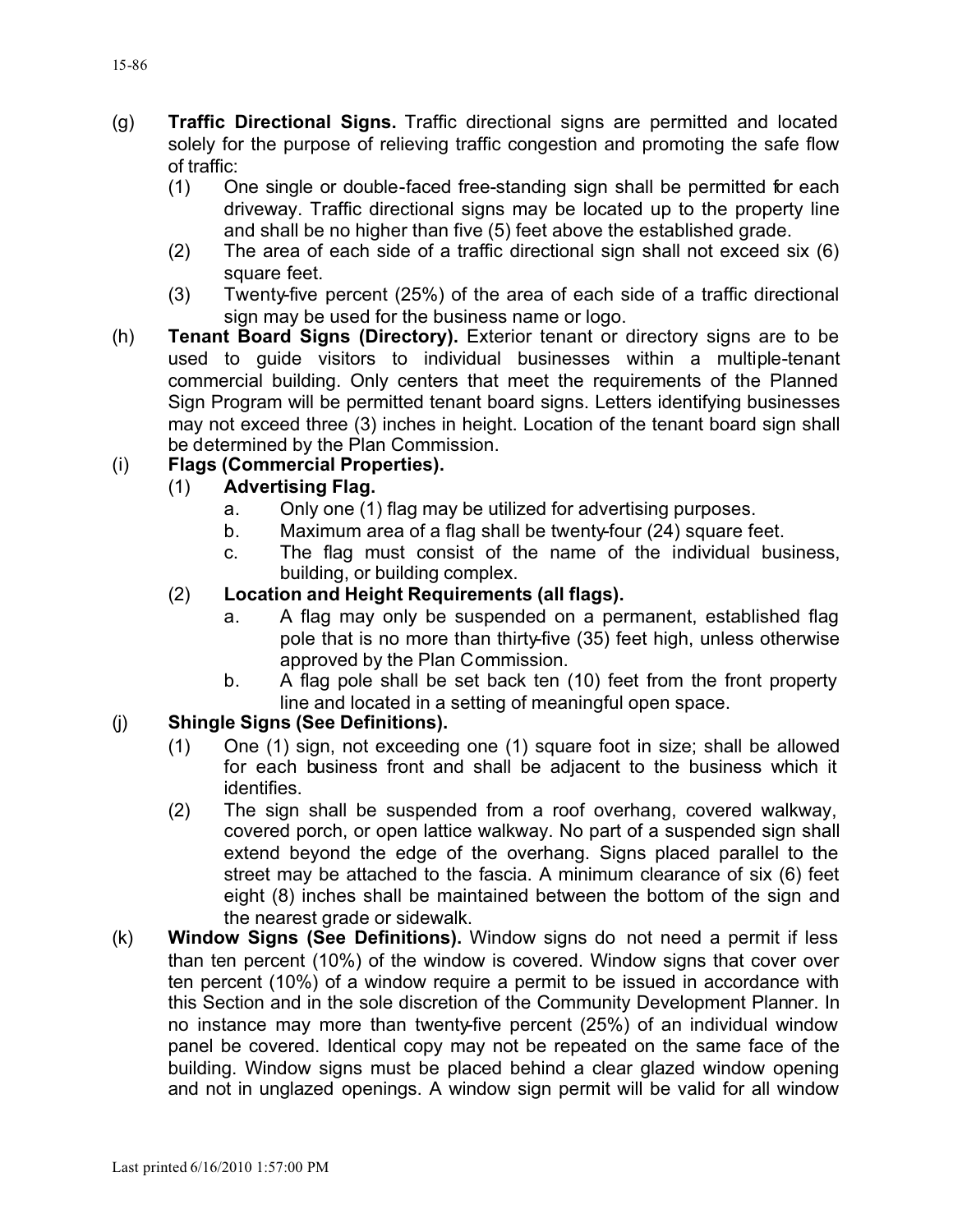signs of the establishment issued the permit. Permits for window signs will be issued for one (1) year and may be renewed annually.

- (l) **Neon Signs.** Neon window signs or other exterior neon displays may be permitted in cases where they are custom designed to be compatible with the building's architectural character and where their color has been selected to harmonize with the building's exterior colors. Such lighting shall be subject to review and approval of the City Plan Commission.
- (m) **Time and Temperature Signs.** Permitted only through review and approval by the Plan Commission.

### **15.6.11 TEMPORARY SIGNS.**

- (a) **Permits.** Permits for temporary signs shall be issued by the Community Development Planner only when the sign is specifically allowed by this Chapter. A temporary sign permit shall be issued only for the active use period of the sign. Temporary signs shall be permitted in all zones unless otherwise specified. Temporary signs shall not be illuminated. Any temporary sign erected without a permit may be removed by the Community Development Planner upon expiration of the forty-eight (48) hour notice period. Renewals for any temporary signs shall be reviewed and subject to approval by the Plan Commission. The application for renewal must include a written statement of the reasons for renewal and the specific additional period of time requested. Any temporary sign proposal that cannot meet code requirements shall be reviewed by the Plan Commission. If approved, the proposal shall be returned to the Plan Commission for any extension prior to the expiration of the initial or previous sign permit. The same banner sign may be erected on two (2) separate, but non-continuous, occasions in one calendar year.
- (b) **Development Signs; Residential and Non-Residential.** Development signs are used to identify future development or a development under construction:
	- (1) A development may have one (1) free-standing sign on each street which the development abuts. The sign must be placed on the property being developed.
	- (2) Each development's sign may not exceed thirty-two (32) square feet in area. This sign may be single- or double-faced and may be perpendicular or parallel to the street.
	- (3) The sign may not exceed eight (8) feet in height.
	- (4) Sign permits shall expire upon completion of the development. The signs shall be removed no later than ten (10) days after the announced completion of the announced development or in the case of a residential development, after ninety percent (90%) of the units are sold.
- (c) **Sale, Lease, and Rent Signs.**
	- (1) Sale, lease and rent signs are temporary signs which indicate that some premises or vacant lot is for sale, lease, or rent.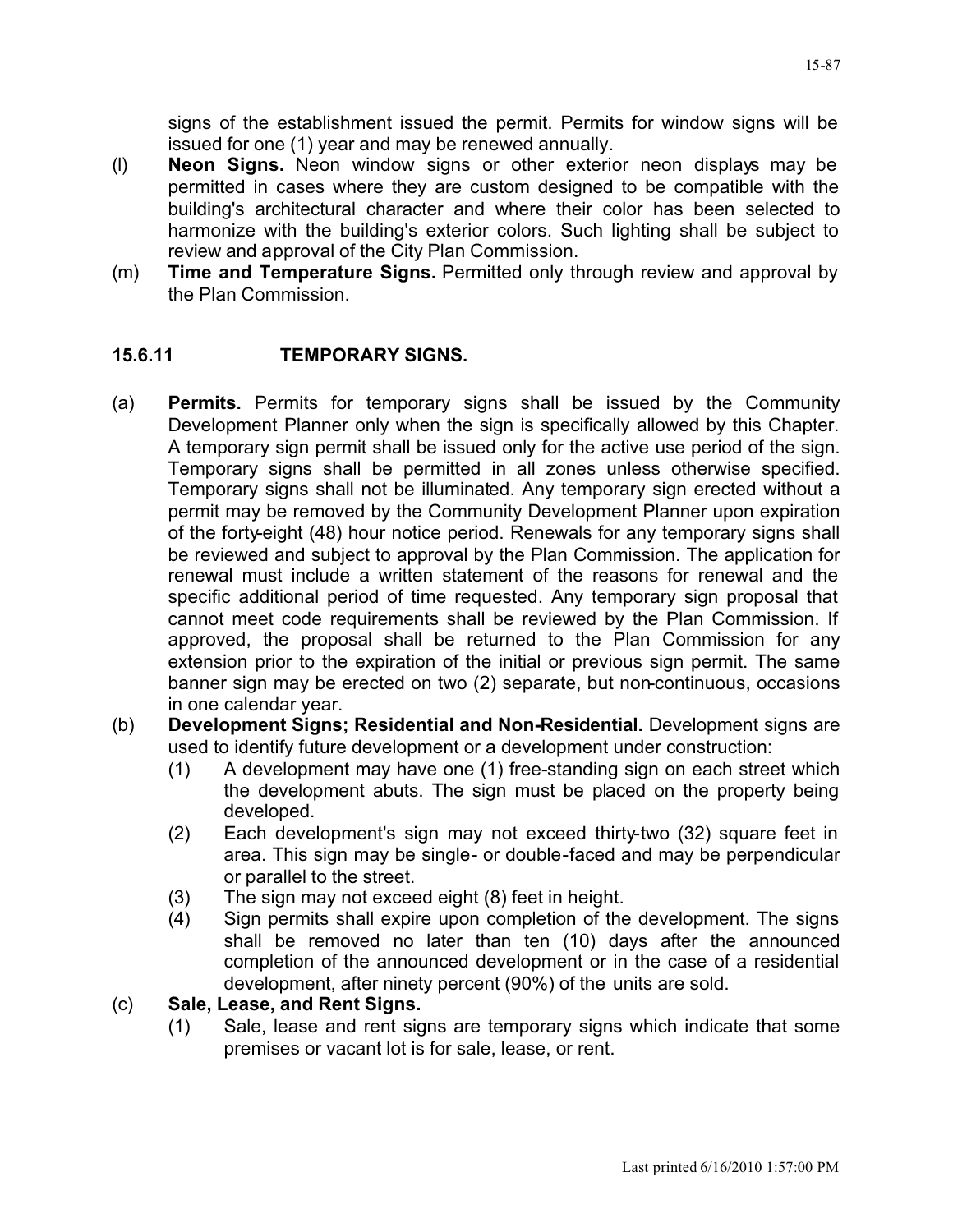- (2) Premises or vacant land for sale, lease or rent may have one (1) freestanding sign on each street which the development abuts. The sign must be placed on the property being sold, leased, or rented.
- (3) This sign may be single- or double-faced.
- (4) Non-residential signs will be originally permitted for ninety (90) day periods. Permits may be issued for additional ninety (90) day periods, if the premise is less than ninety percent (90%) occupied or vacant space of two thousand (2,000) square feet or more remains unoccupied. Upon ninety percent (90%) occupancy, or less than two thousand (2,000) square feet of vacant space remaining, the sign must be removed within seven (7) days. Permitted sign areas in non-residential zoned areas shall not exceed sixteen (16) square feet in area.
- (5) Signs in residential zoned areas may be no larger than six (6) square feet and need not obtain a permit.
- (6) Signs in residential zoned areas must be removed within seven (7) days of the final sale or rental of the property.

### (d) **Political Signs**.

- (1) A "political sign" is a temporary sign supporting the candidacy for office or urging action on any other matter on the ballot of a primary, general and special elections.
- (2) The display of any such signs shall be limited to a period of thirty (30) days immediately preceding any primary, general or special elections to which they refer, except that upon residential property owned or occupied by the individual displaying such sign, the display of such signs shall be permitted during the period beginning on the first day for circulation of nomination papers by candidates, or the first day on which candidates would circulate nominate papers were papers to be required, and ending on the day of the election.
- (3) Political signs shall not exceed six (6) square feet if such size limitation is necessary to insure traffic or pedestrian safety. In no event shall a political sign exceed eleven (11) square feet in area.
- (4) The candidate, party or parties responsible for the erection or distribution of any such signs shall be jointly and severely liable for the removal of them within seven (7) days after the primary, general, or special election to which they refer. Noncompliance will subject the responsible party to a forfeiture of One Hundred Dollars (\$100.00).
- (5) No permit shall be required for such a sign.
- (6) Political signs are not permitted on public property, right-of-ways or within one hundred (100) feet from a polling place entrance.

### (e) **Contractor or Subcontractor Signs (See Definitions).**

- (1) A sign may be single- or double-faced.
- (2) A sign may be free-standing; the area may be no more than sixteen (16) square feet per contractor or subcontractor.
- (3) The sign may not exceed eight (8) feet in height.
- (4) All contractor or subcontractor signs may be consolidated on one sign or incorporated within the development sign. The total combined area of all subcontractor signs on a consolidated sign cannot exceed thirty-two (32) square feet.
- (5) If a consolidated sign is used, the sign permit shall expire upon completion of the project. If not consolidated on a single sign, individual contractor or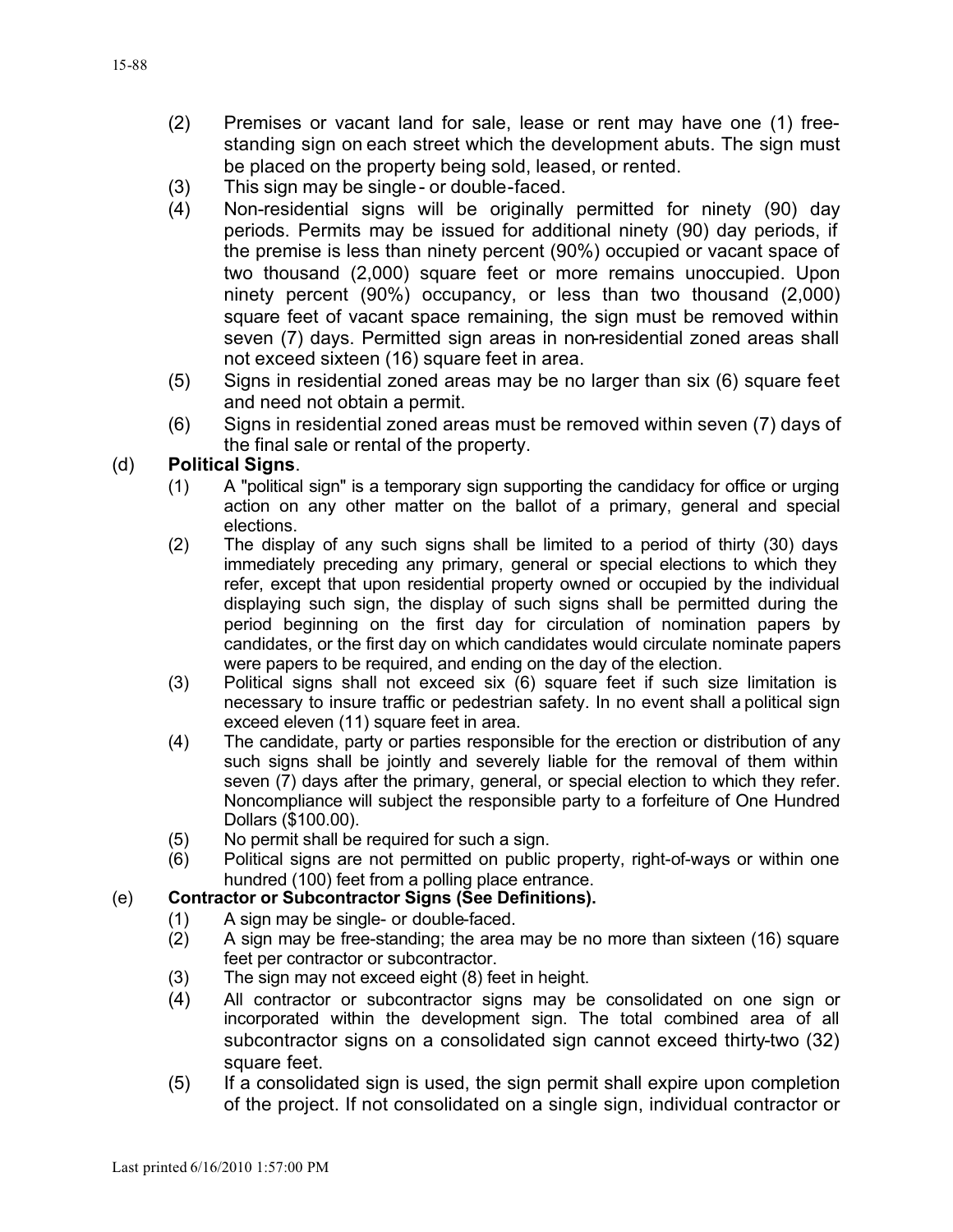subcontractor signs shall be removed within two (2) days after the function of the contractor or subcontractor on the property is completed.

# (f) **Grand-Opening Signs (See Definition).**

- (1) Signs of this type may be allowed subject to the approval of the Community Development Planner.
- (2) The sign or signs shall not be displayed more than ten (10) days.
- (3) There shall be only one (1) grand-opening sign allowed per business.
- (4) Permits for grand-opening signs shall expire after ten (10) days.

# (g) **Banners (See Definitions).**

- (1) Banners may not exceed thirty (30) square feet in area.
- (2) Banners are subject to all of the rules and regulations for signs.
- (3) Permits for banners shall expire after fifteen (15) days.
- (h) **Construction Signs**. Temporary construction signs used to guide patrons to a commercial establishment during periods of road or building construction are allowed upon approval by the Community Development Planner. All approved signs may be erected without permits, but must be removed immediately upon completion of the project or by direction of the Community Development Planner.
- (i) **Seasonal Signs.** Signs for seasonal commercial establishments shall be permitted if so approved by the Community Development Planner upon application therefore. The area of such signs shall not exceed thirty-two (32) square feet. Seasonal signs are only permitted in non-residential zoned areas. A permit for a seasonal sign shall expire after forty-five (45) days.
- (j) **Temporary Identification Signs.** A temporary sign may be used to identify a commercial establishment until such a time that a permanent sign is constructed. If requested, a temporary identification sign permit will be issued when an application and fee for a permanent sign is submitted. A permit for a temporary identification sign may be issued by the Community Development Planner and shall expire after thirty (30) days. The temporary sign shall not exceed eight (8) feet in height or thirty-two (32) square feet in area and must be set back at least ten (10) feet from the front property line. No fee is required for a temporary identification sign.

# **15.6.12 SIGN PERMIT APPEALS.**

(a) **Purpose of Appeals**. Sign variances are intended to allow flexibility to the sign regulations while still fulfilling the purpose of the regulations. Nothing in this Section, however, is intended to permit the erection or maintenance of signs which are prohibited in this Chapter.

### (b) **Procedures.**

(1) Upon denial of a sign permit, requests for a hearing shall be made in writing to the Community Development Planner no less than twenty-one (21) days before the meeting of the Plan Commission or its designated entity or more than thirty (30) days from denial of a permit. An appeal fee in the amount of Three Hundred Dollars (\$300.00) shall be required of the applicant at the time that a request for hearing is made.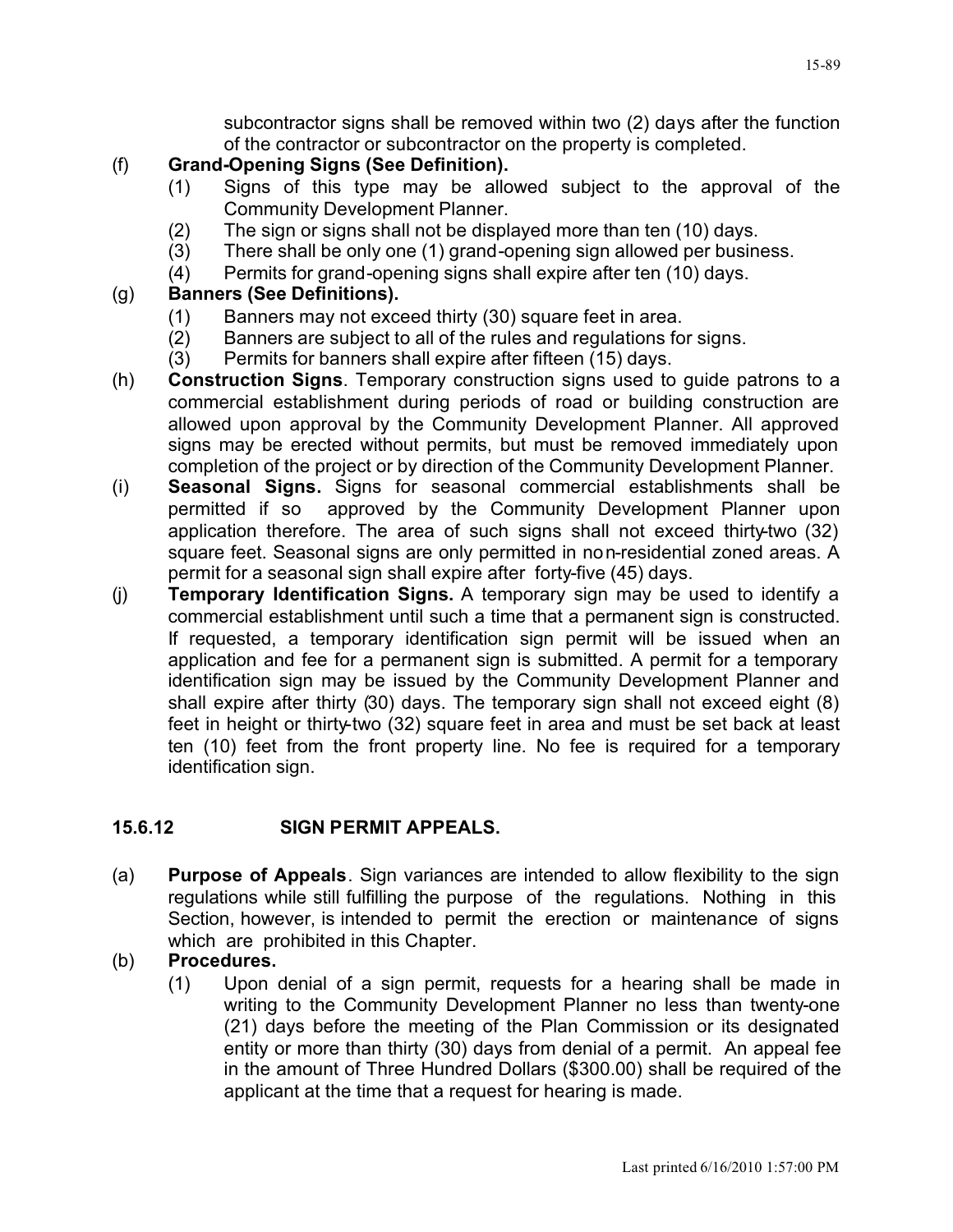- (2) The Plan Commission or its designated entity shall make the final decision on appeals using the following criteria:
	- a. The basic rule of thumb should be that there be no public harm and there be a public benefit.
	- b. Variance considerations will include proposal for signs which would enhance the overall character of a neighborhood, or to mitigate unusual site conditions.
	- c. The sign as proposed will not result in an undue concentration of signage which renders it difficult or confusing to read existing signs.
	- d. The affect a proposed sign may have on depreciating property values of a neighborhood.
	- e. The Plan Commission in its deliberation of an adjustment may consider the location of the proposed sign, the height, the size, the appearance, number, and location of other signs in the vicinity of the proposed sign, and any other factor as the Plan Commission deems appropriate.
- (3) Should the Plan Commission approve a variance, the application will be forwarded to the Community Development Planner, with directions to issue a permit in accordance with the decision. If the Commission finds that a variance should not be granted, it shall inform the applicant of the reasons for such decision, in writing, within ten (10) days of the adoption of the Plan Commission minutes.

### **15.6.13 PROHIBITED LIGHTING AND SIGNS.**

- (a) **Lighting.** Bare light bulbs shall not be permitted other than for time and temperature. Further, no flashing, blinking, or rotating lights shall be permitted to be attached to any sign or building.
- (b) **Signs.** It shall be unlawful to erect or maintain the following signs:
	- (1) Portable signs
	- (2) Off-premise signs
	- (3) Pennants or streamers or signs which move by any means except flags when permitted as provided in Section 15.6.10(i) herein and except time and temperature signs conforming hereto.
	- (4) Projecting signs
	- (5) Roof signs
	- (6) Sandwich Boards
	- (7) Billboards
	- (8) Window signs in excess of 25% of the window area
	- (9) Action signs as defined in Section 15.6.4(a)(2). An action sign mounted on a truck, or other moving vehicle, is a prohibited sign except when transported to and from a given destination, and provided further that such vehicle is not being employed or operated for advertising or display purposes. It shall be presumed that a sign which traverses a street at less than the speed limit, stops or engages in a pattern of stopping, standing,